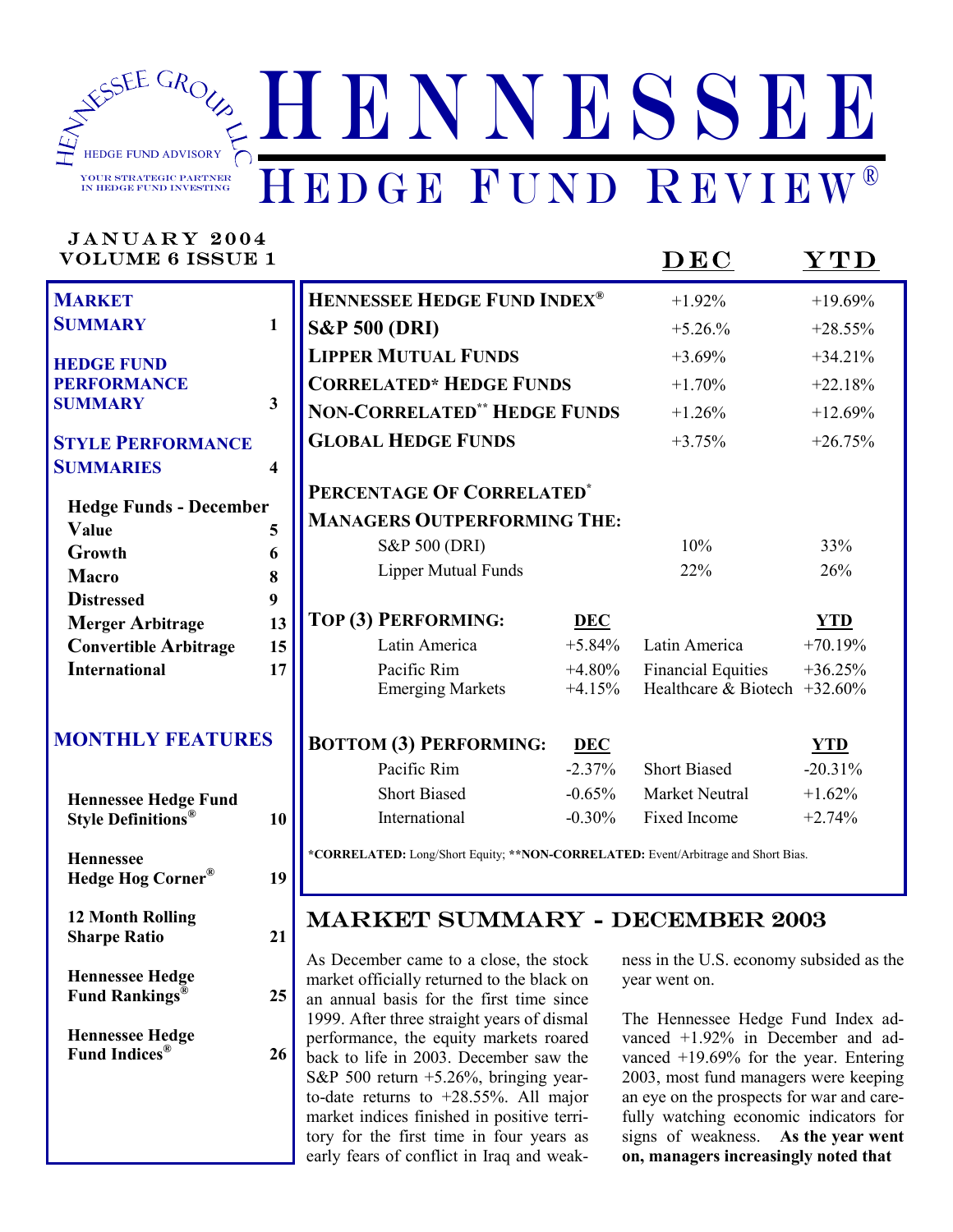**the Federal Reserve's aggressive monetary policy, when combined with the current white house administrations tax cuts, were producing the desired effects on the economy.** These factors, when taken into consideration with the resolution of conflict in Iraq and robust consumer spending in the United States, helped spur the equity markets. The return of the retail investor into the market also helped spur speculative stock buying to heights similar to what was seen in 1999. Long/short equity managers that focused on these out of favor, high beta stocks were the biggest beneficiaries of the rise in the equity markets for the year. **Because of this run up in high beta stocks, many managers adjusted their portfolio exposure levels to be more net long as the year went on, realizing that fighting for their shorts was not paying off.** The nimbleness of hedge funds again shone through as many managers quickly adjusted their positions following the March and April run-up of the S&P



Hennessee Hedge Fund Review® is a general publication circulated monthly. The information in this publication has been obtained from sources believed to be reliable, but no guarantee is made with respect to accuracy. Past performance is not a guarantee of future performance. No statement in this issue is to be construed as a recommendation to buy or sell securities or to provide investment advice.ALL RIGHTS RESERVED. No part of this publication may be reproduced, stored in etrieval system, or transmitted, in any form by any means, electronic, mechanical photcopying, recording or otherwise, without the prior written consent of the publisher.

to capture market gains for the rest of the year.

The S&P 500 declined  $-3.10\%$  in the first quarter as the market sold off, fearing potential conflict and weakness in the U.S. economy. GDP growth in the fourth quarter of 2002 further exacerbated these fears as it grew only +1.3%. Unemployment weighed on the market as well, as the overall unemployment rate kept rising and job losses continued to mount. As the quarter dragged on, volume on the NYSE remained extremely light as most traders waited for the uncertainty surrounding Iraq to be resolved. Additionally, potential problems with North Korea added a new dynamic to the fear present in the markets. Managers began the quarter conservatively positioned and ended the quarter in much the same stance. Managers held low net exposures and high levels of cash throughout the quarter. Even though the conflict in Iraq seemed resolved by the end of March, many managers felt that the fundamentals in the economy had not yet improved.

As the first quarter closed, managers did begin to note that there were some positive technical signals in the market that could send the market higher in the near term. **Managers pointed out that in March, volume was better on up days than down days, indicating that larger investors believed a short-term floor had been found. Managers could not have been more right, as the S&P 500 advanced +15.41% in the second quarter.** The equity market surge was no doubt driven by the quick conclusion to the war in Iraq and better than expected earnings announcements for the first quarter. The equity markets continued their surge even with a lackluster GDP growth figure of +2.0% for the first quarter. Also, the Federal Reserve cut rates 25 basis points to a 45 year low in late June on Fed fears of deflation and continued weakness in the labor market. Though funds were still conservatively positioned by historical standards, over the course of the quarter managers began increasing their exposure to the market in order to participate in the strong rally. As the third quarter approached, managers were cautiously watching for an economic and earnings recovery and were ready to react either way should they surprise or disappoint.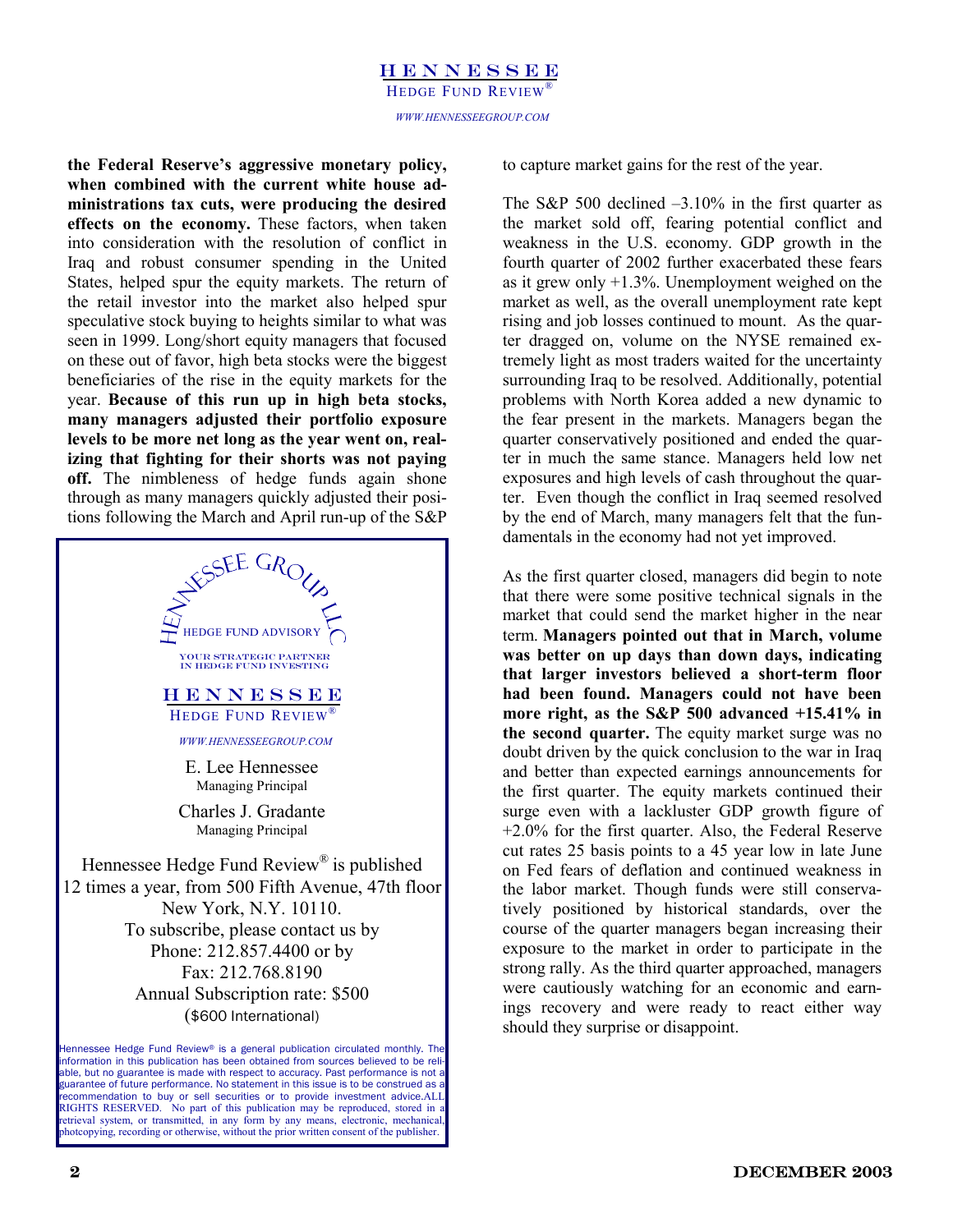### **HENNESSEE** HEDGE FUND REVIEW

*WWW.HENNESSEEGROUP.COM* 



The third quarter saw the S&P 500 fall back to rationality as it advanced  $+2.56\%$ . Early in the quarter the markets were driven by a surprisingly robust GDP growth figure of +3.1%. This easily topped expectations but hedge funds remained wary as most of the growth seemed to be driven by defense spending (defense spending increased 44.1% in the quarter).

Stocks rallied in the fourth quarter, as the S&P 500 advanced +12.13%. The U.S. economy continued its recovery in the quarter as consumer confidence remained high, unemployment rates continued to decline, and the economy continued to add jobs. The third quarter GDP growth rate astounded the street as it came in at a scintillating +8.2%. **As the equity market surged through the year, managers increased their net exposures to take advantage of any upside in the markets.** Managers repeatedly noted that the run-up in high beta stocks with poor fundamentals presented an opportune environment for stock-picking. Managers are seeing a robust two-sided market as 2004 begins, with ample ideas on both the long and short side.

As further evidence of the increase in speculative investing within the equity markets in 2003, the following statistics paint a clear picture. In 2003, on the NYSE, the performance of high beta, low price stocks outperformed low beta, high price stocks. **Stocks less than \$1 have appreciated 379%, \$1-\$5 have appreciated 65%, \$5-\$10 have appreciated 35%, \$10-\$20 have appreciated 22%, \$20-\$40 have appreciated 17%, \$40-\$80 have appreciated 13%, and stocks greater than \$80 have appreciated only 8%.**

As we enter 2004, managers are approaching the year with optimism. **Many feel that while the direction of** 

**the equity markets is far from certain, expectations are for a solid two-sided market.** While managers' net exposures have risen continuously since the first quarter of 2003, they have begun to pare back their exposures moderately in the past month. Heading into 2004, managers will be looking at the following consensus to mold their view on the market's direction:

a) Current expectations are for US GDP to grow at a 4.3% rate in 2004. **Managers are looking for businesses to increase their capital expenditures and take the lead in creating GDP growth in the coming year.** 2003 saw consumer spending lead the economy and with the current levels of debt running so high for the individual consumer, managers feel that in the absence of a pick up in business spending, the economic recovery could falter.

b) Earnings for the S&P 500 in the first quarter are expected to increase 22.4%, according to First Call. Again, **managers will be looking for strong earnings and profit growth from this round of earnings.** In particular, managers will keep a careful watch on capital expenditures.

c) Managers are still concerned about a consumer debt bubble, exacerbated by the 45-year low in interest rates (1.0%). **Even with a new round of tax cuts scheduled to take place this year, managers feel the debt burden on the average consumer is quite high.**

d) Current deficits (trade, budget, and current account) run by the U.S. government are at all time highs and **managers have noted that should the current administration's policies not produce a robust job recovery, economic prospects could be adversely affected.**

e) The current U.S. recovery has been a jobless recovery to date. Heading into the 2004 election year, the unemployment rate and number of jobs added to the economy will be paramount to any reelection prospects of President Bush. **Managers are keeping a close eye on this, viewing those numbers as the last key cog remaining for the President to fulfill in his reelection effort.**

With the economy showing continued momentum heading into 2004, economists are increasingly stating that they are seeing solid growth, improvement in the labor market and growing corporate profits. **Manag-**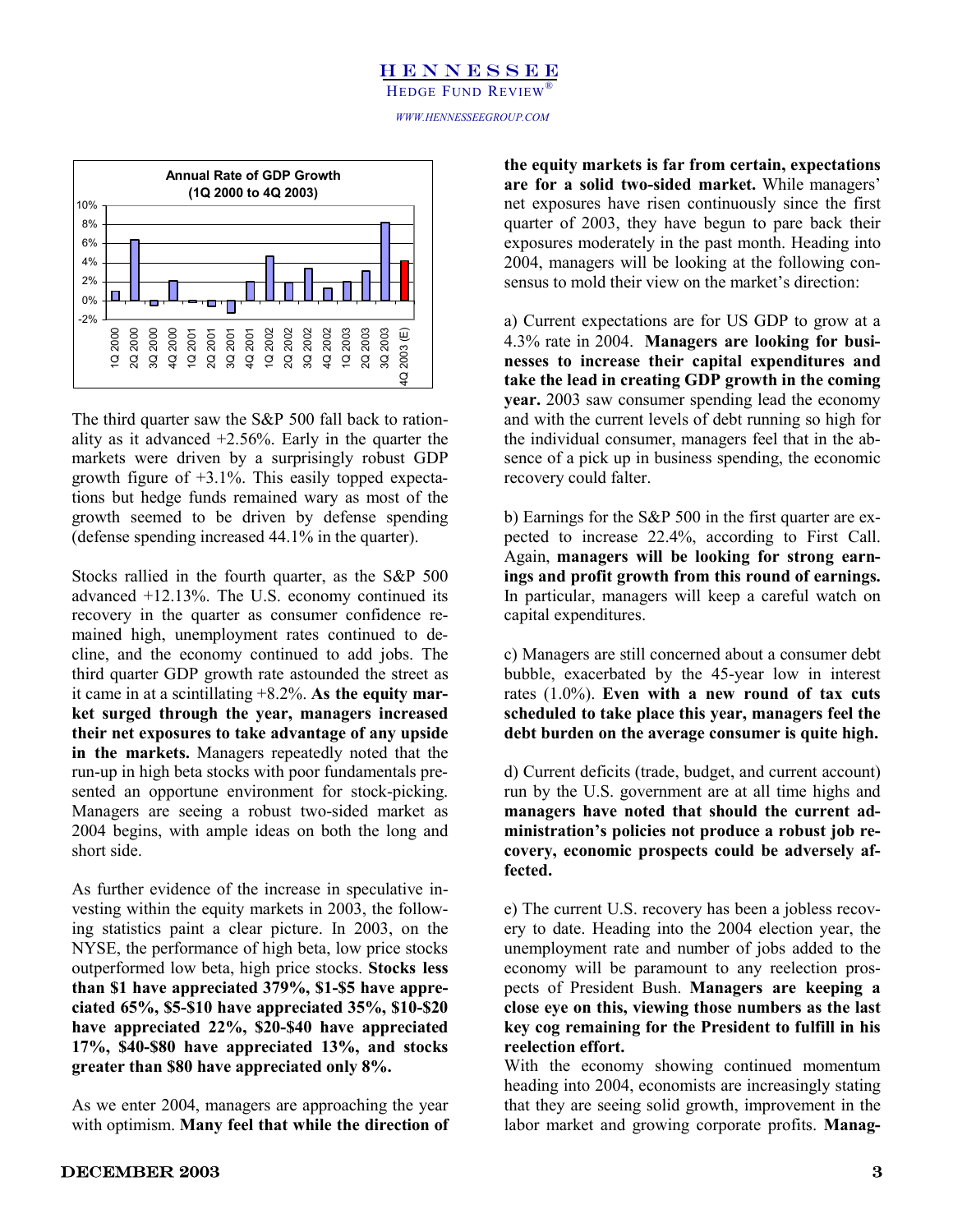**ers are less inclined to comment on market direction, but there is little doubt that though they are positioned conservatively, they feel 2004 could provide an ideal market for hedged portfolios.**

### Hedge Fund PERFORMANCE Summary - December

The Hennessee Hedge Fund Index<sup>®</sup> advanced **+1.92% for the month of December, with the markets finishing 2003 on a strong note.** The major indices all advanced in December, as the Dow Jones Industrial Average advanced +6.86%, the S&P 500 rose +5.26%, and the NASDAQ advanced +2.20%. **For 2003, the Hennessee Hedge Fund Index gained +19.69%,** with the Dow Jones Industrial Average up +25.33%, the S&P 500, up +28.55% and the NASDAQ, up +50.01%.

For the entire year, correlated managers (long/short equities) advanced +22.18%, while non-correlated managers (event driven/arbitrage) advanced +12.69% and global managers ended up, +26.75%. The top performing styles for the year were Latin America (+70.19%), Financial Equities (+36.25%), and Healthcare and Biotech (+32.60%). The worst performing styles during 2003, were Short Biased (-21.26%), Market Neutral (+2.04%), and Fixed Income (+2.88%).

**The Hennessee Latin America Index gained +70.19% in 2003.** After a horrendous 2002, Latin American stocks had their best year since 1991. In 2003, Argentina's economy rebounded, while investors became confident that Brazil's new President, Luiz Inacio Lula da Silva could lead the country out of dire straits. The global economic recovery, coupled with low interest rates helped stocks around the world, but most important has been the spike in demand for commodities, helping resource rich countries like Brazil. The best example of investor exuberance in the emerging markets could be seen by Brazil's Capitalization bond, a benchmark for the country's sovereign debt, which rose to a price above par for the first time.

**The Hennessee Financial Equities Index rose +36.25% in 2003.** With the economic recovery un-

derway, investors rotated capital out of defensive names and into stocks that would have operating leverage to the economy, such as financials. Many blue chip financial companies reported solid earnings due to previous cost cutting measures and a general pickup in business. Specifically, financial stocks were helped by an increase in merger and acquisition activity, securities underwriting, and mortgage origination.

**The Hennessee Healthcare and Biotech Index advanced +32.60% for 2003.** While large cap pharmaceutical companies had a dismal year, HMOs, biotechnology, and healthcare sectors all turned in strong returns for 2003. The continued economic recovery convinced investors to rotate away from "defensive" drug stocks, hurting the group already reeling from disappointing earnings and weak pipelines. Genentech's positive news in May on phase III clinical trials for Avastin sparked the 2003 biotech rally. Biotech stocks also benefited from the FDA's desire to quicken the approval time for new drugs.

**The Hennessee Short Biased Index was the worst performing index for 2003, falling –21.26%.** In a reversal from 2002 in which Short Biased was the best performing index, 2003 was one of the worst environments for dedicated short sellers in recent memory. When momentum takes control over fundamentals, and the market rise rapidly, all stocks rise with the tide. Dedicated short sellers had very few places to hide as the markets rose sharply through the year.

**The Hennessee Market Neutral Index rose +2.04%** in 2003. With short selling being so difficult this year, many managers were unable to produce strong gains for the year. Many managers were short high beta, speculative stocks, and these stocks saw the biggest gains during the year.

**The Hennessee Fixed Income Index rose +2.88% in 2003.** The third quarter of 2003 was difficult for fixed income managers. July was particularly challenging with volatility surging and Treasury yields backing up. August proved to be a little better, but arbitrageurs suffered losses in the first days of the month, and and very few were able to post positive results by the end of the month. Mortgage-backed securities took a hit in the third quarter, as the increase in volatility in the fixed income arena hurt the MBS market.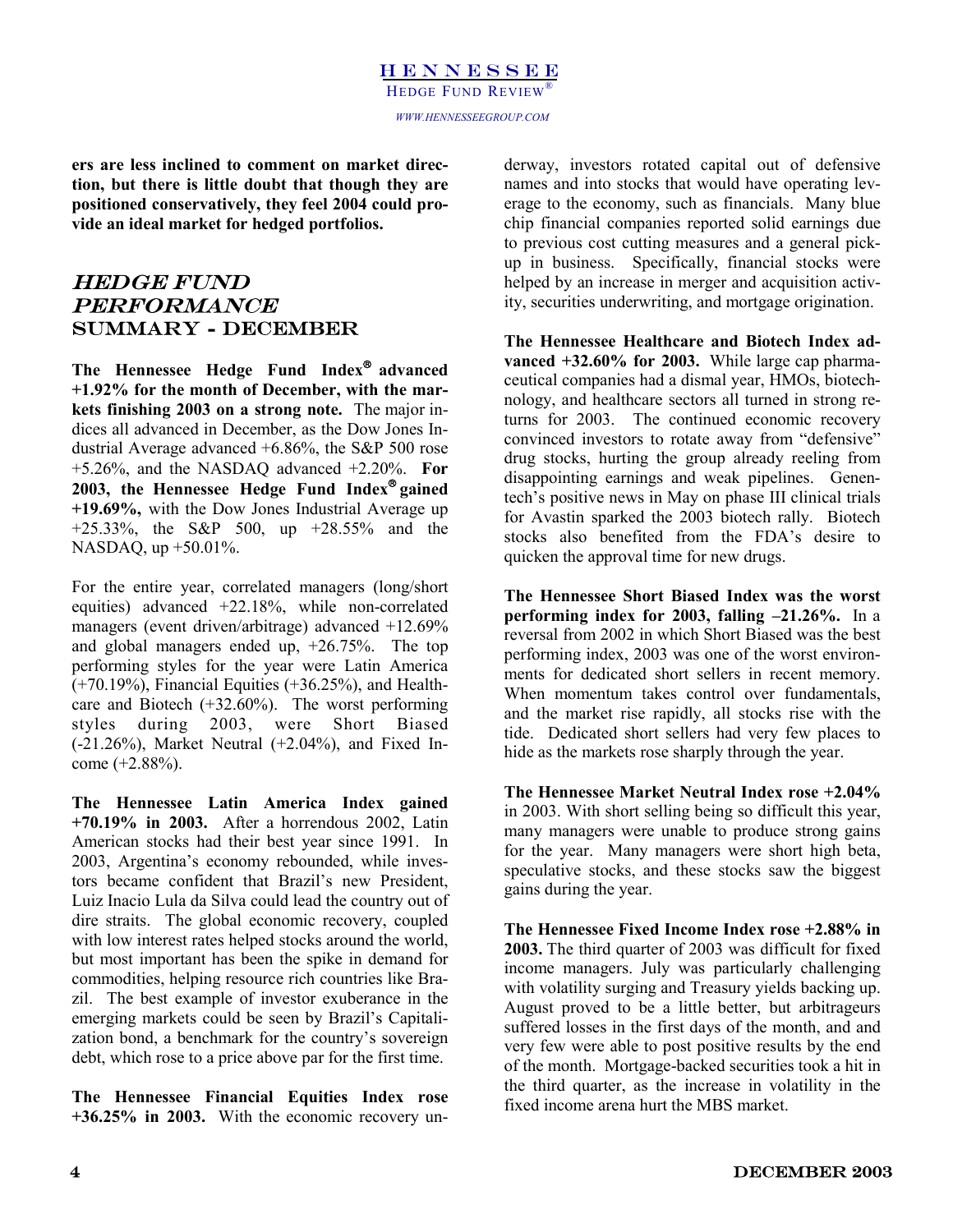### STYLE PERFORMANCE SUMMARIES – decemBER

### *Value*  **(YTD: +24.11% / DEC: +2.71%)**

**The Hennessee Value Index advanced +2.71%, while the S&P 500 advanced +5.26% for the month of December.** For 2003, value managers produced solid returns on a risk-adjusted basis, as many capitalized on energy and commodity related stocks, as well as homebuilders. **The Hennessee Value index advanced +24.11%, while the S&P 500 advanced +28.55% for 2003.** Small cap stocks outpaced their larger brethren in 2003, as the Russell 2000 advanced +47.25%, with both value and growth components both performing well. Value managers made most of their performance from their long portfolios, as most were unable to avoid losses on their short portfolios.

**The first quarter of 2003 had a strong start, but faded quickly on a weak economic picture and an unstable geopolitical situation.** Many value managers questioned whether the American consumer could support the economy, especially in the absence of strong corporate spending. Managers were also concerned about the hot housing market, and opined as to whether it would continue. The S&P 500 continued to slide mid quarter, as the war in Iraq looked more and more like a reality, and concerns over North Korea and Iran were brought to the forefront.

**Higher than expected jobless claims, a decline in consumer confidence, and a worrisome trade imbalance dampened the belief of an economic recovery.** Automakers reported disappointing February sales and indicated they were cutting production. The trend of higher energy prices had begun, as the world braced for possible disruptions to oil and natural gas supplies. Many value managers used the weak market to accumulate shares in their favorite stock picks. The worries over the economy took a backseat to the war with Iraq, as investors were glued to their television sets eager to see "shock and awe". The travel industry was impacted the most, and airlines were again hit hard.

**The markets roared back in the second quarter, with a U.S. rout in Iraq, investors turned their at-** **tention to the economy and the earnings season.** IBM and GE reported better than expected earnings, fueling optimism that more companies would follow. Managers were skeptics, and believed that cost cutting and a weak dollar were the reasons for better earnings figures, not true earnings growth. **Value managers were helped by their exposure to homebuilders, which performed well.** Most managers were unable to make money on their shorts, in what was considered a momentum driven rally.

The markets continued their climb in May, led by more speculative names. Value managers were also able to participate in the rally, as they benefited from utility stocks, which rose due to the federal legislation that reduced the tax rate on stock dividends. The second quarter ended in a choppy trading environment but was positive. **Nonetheless, it was a difficult quarter for value because speculative stocks, favorite shorts of value managers, increased the most.** 

A brief sell-off started the third quarter, fueled by rising interest rates, but the S&P 500 ended positive in July, stuck in a trading range**. Managers continued to grumble that fundamentals and valuations had decoupled.** August was an important month, as a large amount of economic data was released. The U.S. manufacturing sector expanded, as the ISM Index jumped to 54.7 in August from 51.8 in July.



The re-importation of prescription drugs from Canada became the hottest topic of debate, and put the Medicare Drug Benefit legislation on the front burner. While this legislation made headlines, the healthcare sector treaded water, as investors focused on other sectors that would benefit more from a recovering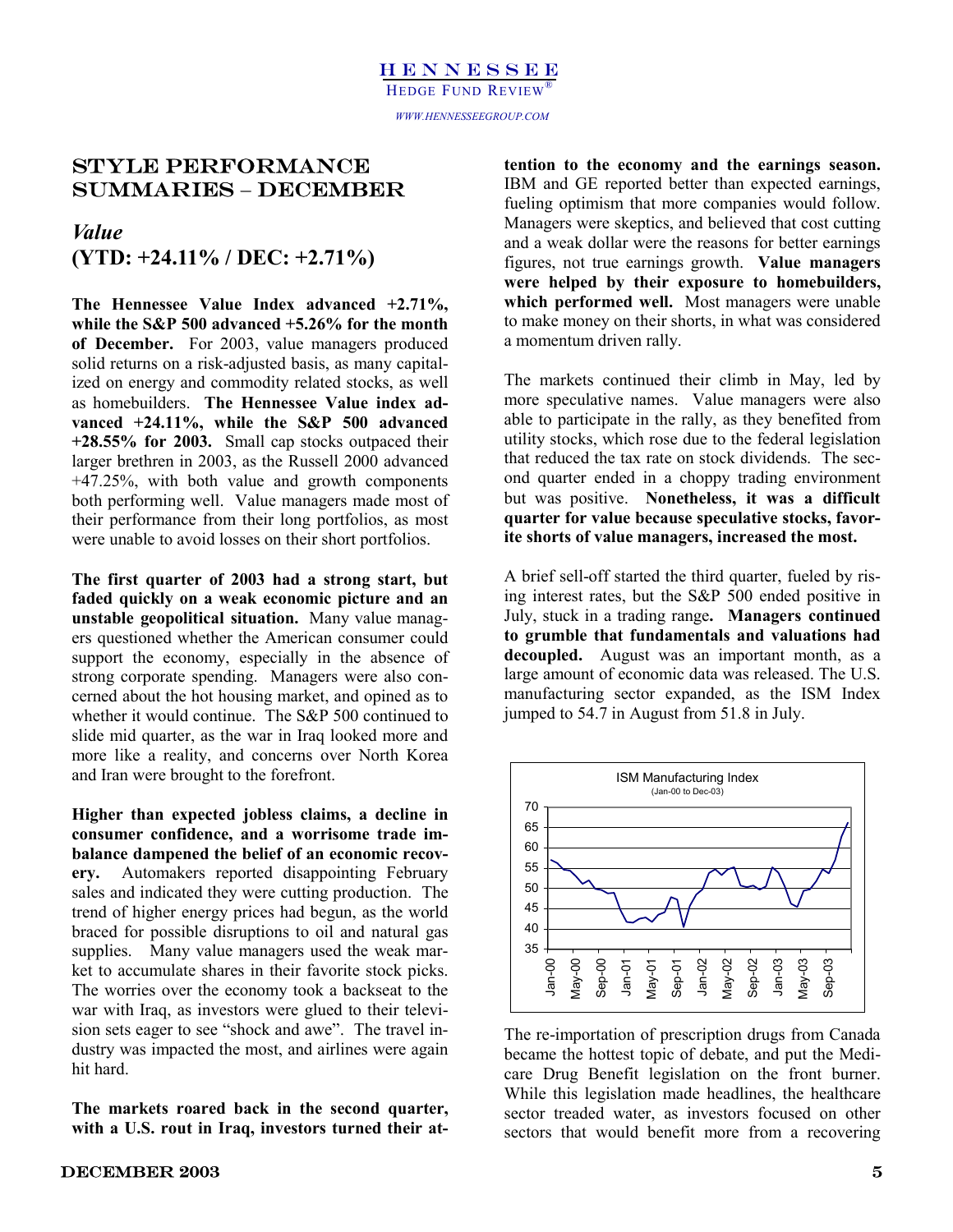### economy.

The summer blackout in the Northeast and Midwest was more of a headline than any real concern, but helped bring the country's energy plans in the spotlight. Energy prices continued to rise, and oil prices spiked.

**The end of the third quarter was a roller coaster month for equity markets, but managers thought it was a better stock picking market.** Commodity related stocks and homebuilders helped value managers produce positive returns even though the S&P 500 fell in September. Homebuilders released good earnings and reported increasing backlogs. The loss of jobs to China and India was a major headline, amid mounting concerns over a lack of job creation in the U.S.

The markets continued their upward movement in the fourth quarter, with growth stocks the favorites. Homebuilders continued to be strong, as industry stalwarts, Lennar and Hovnanian reached 52-week highs. Some value managers were hurt from their long exposure to the hospital sector, which took a hit over news of debt concerns in a number of companies. Merger activity in the managed care sector also hurt overall returns as some managers were short the target companies in the following deals, Anthem/Wellpoint and United Health/Mid-Atlantic Medical**. The end of the year brought additional good economic news, and lent support for higher commodity prices, a positive for managers who had positions in oil/gas exploration and production companies.** 

The fourth quarter was again another difficult period for healthcare, as investors continued to rotate out of "defensive" healthcare and into economically sensitive names, as good earnings could not help these stocks. By the end of the fourth quarter the passage of the Medicare Drug Benefit legislation was a positive for many healthcare companies, most notable rural hospitals and nursing facilities.

**Most value managers have been skeptical of the economic recovery, but over the past six months many managers have decided not to fight the tape and have moderately increased net exposure.**  Managers believe that stock prices will no longer move on the news of an economic recovery, but on the ability of individual companies to execute their company plans. **Stock picking should take on more of an importance in 2004, playing into the style of value managers.** 

## *Growth*  **(YTD: +22.27% / DEC: +1.27%)**

**The Hennessee Growth Index advanced +1.27%, while the benchmark NASDAQ Composite Index advanced +2.20% for the month of December.**  2003 turned out to be a good year for growth managers, as the technology, biotechnology and retail sectors produced strong returns for the year. **The Hennessee Growth Index advanced +22.27%, while the NASDAQ advanced +50.01% for 2003.** Similar to value managers, most growth managers made all of their performance on their long portfolios, and suffered losses on their short portfolios.

**Growth managers entered the first quarter of 2003 nervous about the geopolitical situation, and the imminent conflict with Iraq.** The economic outlook also was bleak as companies announced poor earnings and issued weaker future outlooks. The most shocking Wall Street headline came from AOL Time Warner when it announced a \$100 billion net loss, the largest in U.S. corporate history. Technology stocks were weak, especially the semiconductor sector, which sold off on negative sales news. The retail sector also declined on war worries and poor weather across the U.S.

**By the end of the first quarter, semiconductor stocks and retailers had bounced back, but investors had many macro issues to be concerned about.** The outcome of the war in Iraq was still not certain, as news channels continually reported that the U.S. military's supply lines were stretched too thin, and military pundits felt that we lacked troop strength. Besides the war, the SARS outbreak, higher energy prices, and the uncertain economic picture led to increased volatility in the markets**. Managers complained that it was a difficult time to be a stock picker because individual stock price movements became more correlated to the overall market moves.** 

**The second quarter was the best quarter of 2003 for growth managers and the markets as a whole.**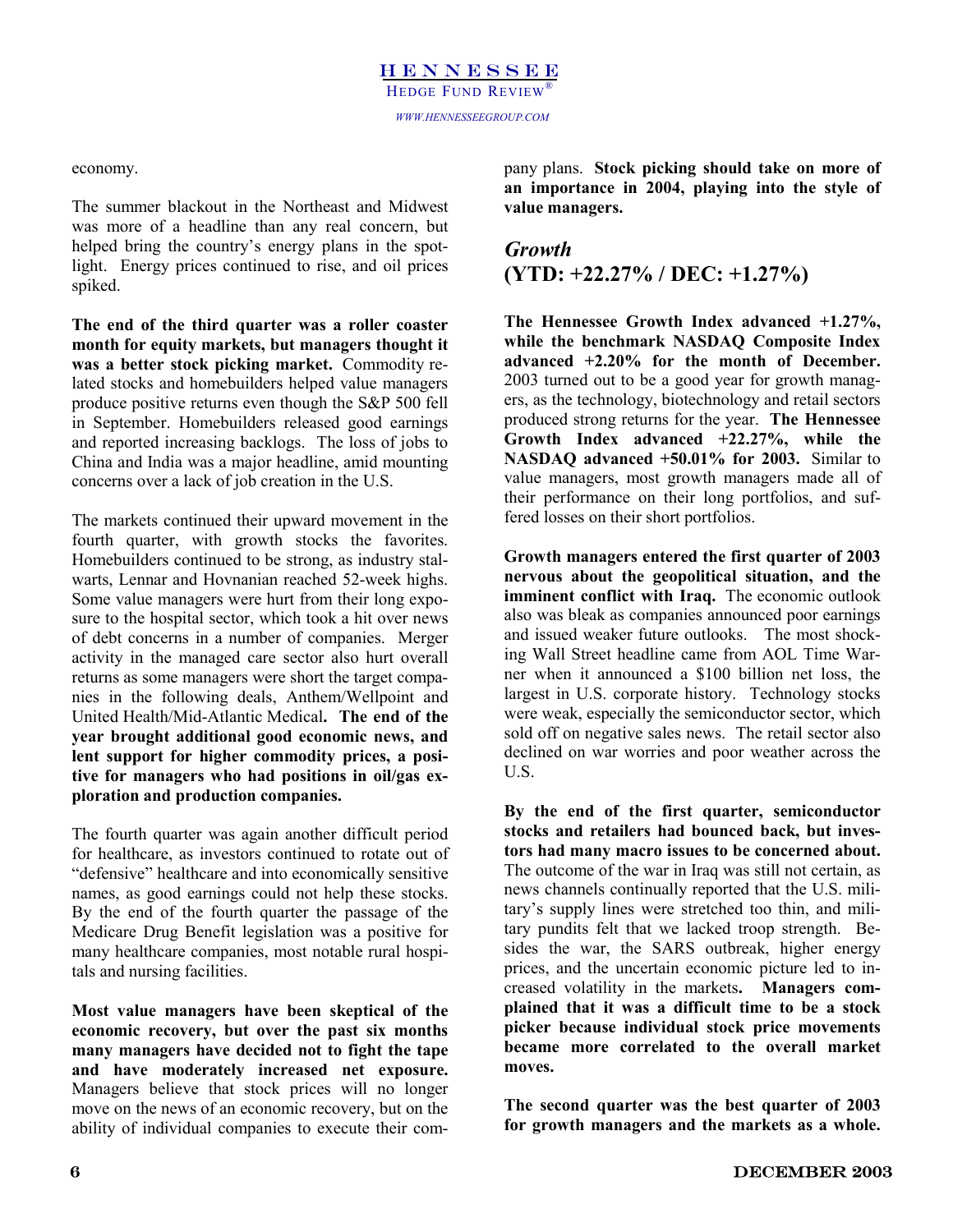### HENNESSEE *WWW.HENNESSEEGROUP.COM*  HEDGE FUND REVIEW®

With major combat operations over in Iraq, investors poured money into equity mutual funds, especially aggressive growth funds. This helped kick off a dramatic rally in markets, led by high beta stocks. America's success in Afghanistan and Iraq, coupled with the belief that Bush's economic stimulus package would lead to growth, helped investor confidence. The rally continued in May based on improved corporate earnings, the Fed's action to lower interest rates, President Bush's tax cut package and the containment of the SARS epidemic. During the second quarter, the dollar began its slide downward, a benefit for large U. S. multinational corporations.

**The AMEX Biotech Index soared in May, up +20.5%, as Genentech's positve phase III trials for Avastin spurred investor interest in the biotech sector.** Better earnings and sales after two years of poor performance in biotech, coupled with the FDA's desire to move faster through the approval process buoyed the sector. Furthermore, consolidation in the software application sector signaled the possibility that the merger and acquisition environment was moving in a positive direction. Peoplesoft announced the acquisition of JD Edwards, and Oracle followed up with a hostile bid for Peoplesoft.

**During the second quarter, as the rally picked up steam, managers found it nearly impossible to make money by shorting stocks, in what would turn out to be one of the worst years in recent memory for short selling.** Many managers became pessimistic on the market, and felt that the rally was not justified based on overall business fundamentals. With the market rising so fast, so quickly, short interest on the big board actually crept up.

The third quarter was an interesting time for the markets, as the NASDAQ rallied again even though insider selling reached historically high levels, usually a bearish sign. Yet, market action was positive, with many stocks at new highs and good breadth. Evidence that the economic recovery was underway was witnessed by interest rates, which spiked up during the quarter. **Money began to flow into cyclical stocks, companies that had the most operating leverage and would benefit the most from an economic recovery.** Financials had a great start to the third quarter due to better earnings, larger dividends and share repurchase announcements.

After an initial sell-off in August, the markets bounced back, as small cap stocks, technology and consumers lead the way. Announcements by Intel and Texas Instruments that third quarter revenues would be higher than previously thought helped propel the technology sector higher**. Many managers continued to question whether valuations were overextended and kept net exposures low.** By the end of the third quarter, the rally had paused and there was a spike in volatility.

The retail sector received a positive boost as Wal-Mart and Gap announced better than expected sales for September, the back to school shopping season. Managers were mixed on retail, cautious as to whether retail sales were actually improving, or if the increases were just a short-term up tick.

Terrorist attacks in Turkey and Saudi Arabia coupled with the tenuous security situation in Iraq weighed on the markets in the fourth quarter. Even with these events and the worries they caused, the markets posted further advances on a slew of positive economic news. Data suggested a pick-up in the job market and strong earnings were reported across various industries. **Margin debt reached new record highs, and indicated that speculation had crept back into the market.**

The Philadelphia Semiconductor Index rose 18% for the month of October, as semiconductor companies, such as Qualcomm, announced demand for chips was surprisingly strong**. Financials also had a strong October to cap off a good year, with low interest rates, a relatively steep yield curve, improved credit quality and the pick-up in M&A, all helping to lift the industry's profits.** 

**There was a sharp rise in retail stocks, and the S&P Retail Index was up +40% year-to-date by the end of October. An increase in consumer spending, flat labor costs, and tight inventories heading into the Christmas shopping season propelled the sector even higher.** The Christmas season turned out to be a mixed bag for retail, as companies that cater to lower income households reported poor sales. Managers commented that the retail sector became a great area of the market for long/short managers.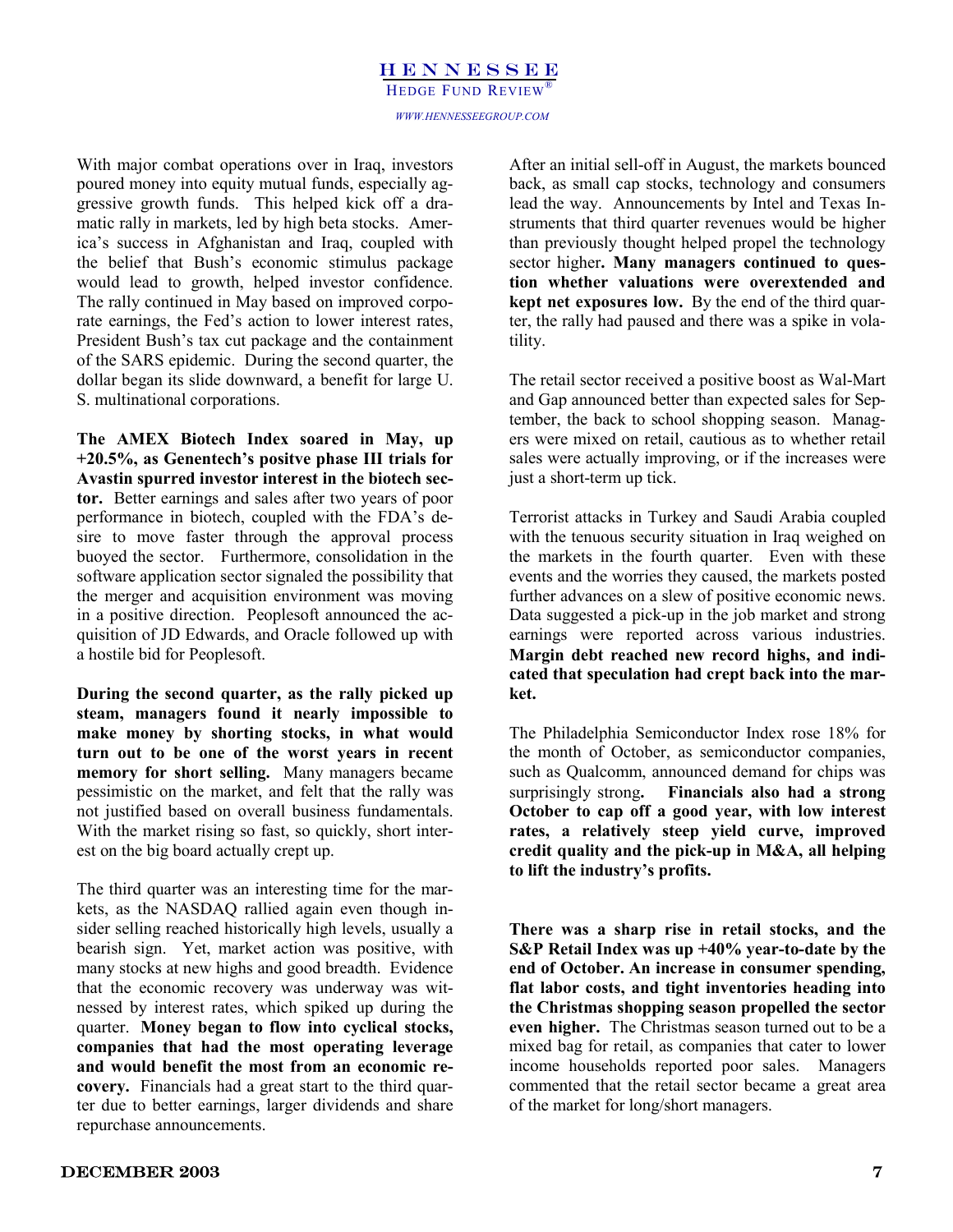# HENNESSEE HEDGE FUND REVIEW®

### **As 2004 begins, managers believe there are many reasons to be optimistic. The economic recovery**



**seems to be genuine, consumer spending remains robust, and there is more confidence among business leaders about their company's prospects.** After three years of cost cutting, managers believe that the technology sector will benefit from an increase in capital expenditures. Still, managers are aware of a number of issues that can negatively affect the market, most notably, the ongoing threat of possible terrorist attacks and the continued slide of the U.S. dollar.

# *Macro*  **(YTD: +18.71% / DEC: +3.62%)**

The Hennessee Macro Index advanced +3.62% during the month of December to bring the performance for the year to  $+18.71\%$ .

Macro managers began 2003 with conviction that the year would possess identifiable trends for them to exploit in world markets. **After a difficult year in 2002, managers were confident that trends in gold, the U. S. dollar, and the euro would provide a solid platform for their strategies to perform.** In particular, reflation of the global economy was the main theme for macro portfolios. For the most part, managers were able to perform well as the strategy produced annual positive performance for the first time since 2000.

Managers posted a solid first quarter as they focused on the continued decline of the U.S. dollar and the appreciation of gold prices. They were continuously asking themselves how high gold would rise and at the

same time, how low the dollar could fall. **Gold continued to gain steam as a safe haven asset, and the looming conflict with Iraq no doubt enhanced the move of assets towards gold.** Conversely, as uncertainty surrounding the conflict in Iraq affected the price of gold, it also affected the value of the U.S. dollar. The dollar continued to depreciate throughout the quarter as foreign governments reduced their exposure to U.S. paper assets. The dollar received a minor jolt to the upside in March as the war came to a quick conclusion, but that rally was short lived as it continued its depreciation in the second quarter. **In addition, managers pointed to 20-year lows in treasury yields and the declining dollar as an added incentive for foreign investors to move towards hard assets.**

The second quarter was an extremely robust quarter. Early in the quarter, managers were paid handsomely for their short dollar trade. The interest rate discrepancy between the U.S. and Europe, as well as the high U.S. current account deficit, were the main themes behind this trade. Managers continued to short the dollar versus the euro but not due to any conviction in the European economy. **In fact, they continuously stated that their trade was not a bet on European prospects, but rather that the euro was the best candidate to take on the other side of the short dollar trade.** In May, U.S. Treasury Secretary John Snow stated that the dollar's recent slide was part of "really fairly modest realignments" in currency exchange rates, and currency traders took this as a sign that the U.S. had abandoned its strong dollar policy. This further depreciated the dollar as the quarter progressed. In June though, the dollar appreciated versus the euro (the euro went from 1.18 to 1.16 for the month), but managers were still able to post positive returns as gains in equities and commodities offset their losses.

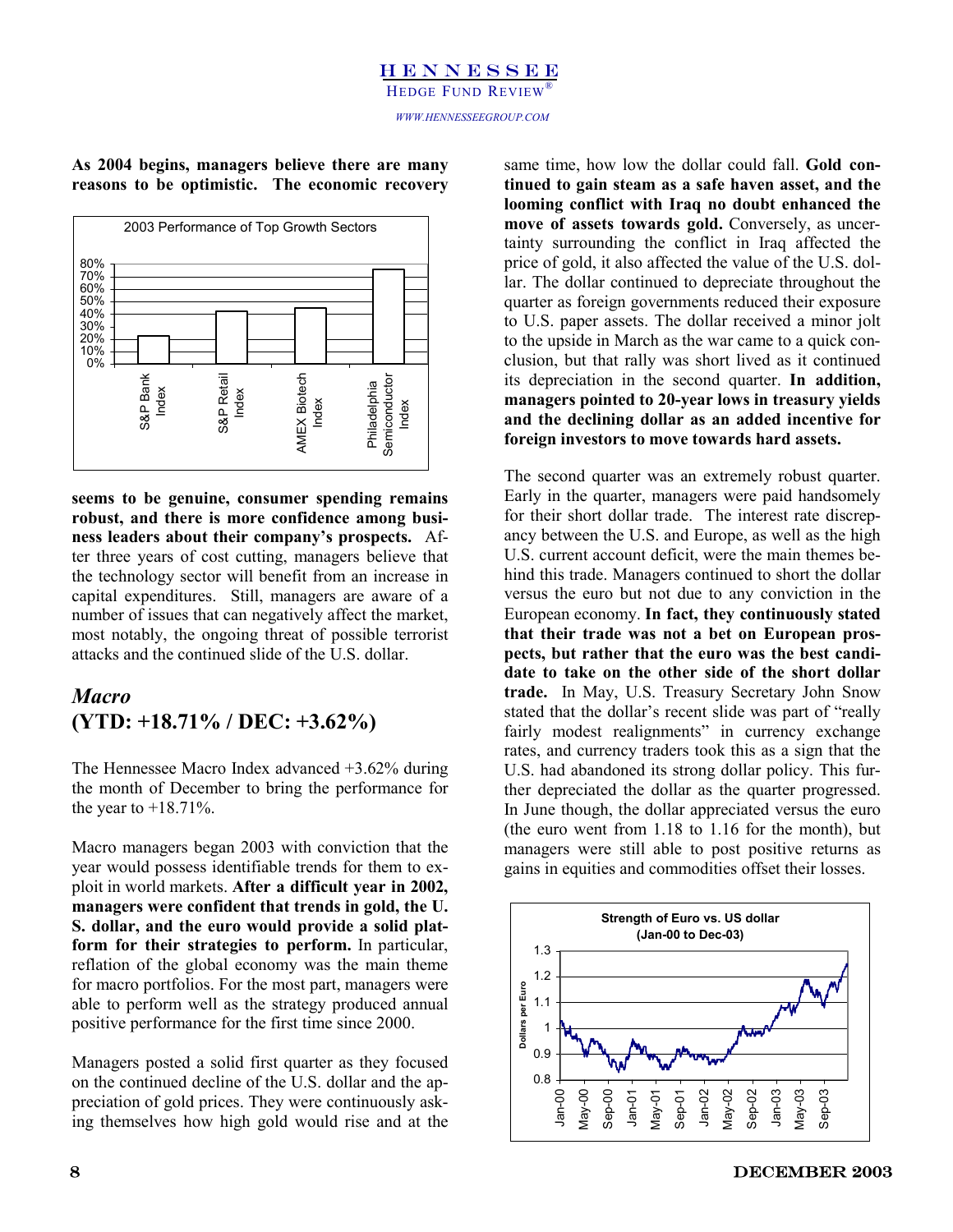### HENNESSEE *WWW.HENNESSEEGROUP.COM*  HEDGE FUND REVIEW®

The third quarter brought about a much different environment than macro managers had endured in the first two quarters of 2003. From June 13 until mid-July, Treasury yields rose faster than they had at any point since the late 1980's. The severe move in yields produced losses for many traditional bond investors as the yield on 10-year bonds increased to 1.33%. **Macro managers were able to limit their losses in the month, even with the spike in bond yields, due to the continued depreciation of the dollar.** As the summer wore on, August saw a slight reversal of the dollar trade as solid economic news (an upward revision to the 2<sup>nd</sup> quarter GDP) in the U.S. emboldened investors that the recovery was real. As a result, the dollar turned in a few weeks of strong performance. Of note was the performance of gold in the month of August. Gold prices continued to advance even when the dollar was performing well. **This broke the traditional trend that gold prices come under pressure in the face of a strong dollar. Hedge fund managers noted that buyers of gold had begun to ignore currency markets as global uncertainties had further solidified gold as a quality asset.**

**10 Year Treasury Bond Rates** 2.0 3.0 4.0 5.0 6.0 7.0 8.0 Jan-99 Jul-99 Jan-00 Jul-00 Jan-01 Jul-01 Jan-02 Jul-02 Jan-03 Jul-03 Jan-04

The fourth quarter saw the same dominant themes as

the first and second quarters of 2003. In it, macro managers took advantage of the continuing decline of the U.S. dollar and advancing price of gold to post moderate gains. The quarter saw the euro set all time highs against the dollar and gold prices reach sevenyear highs. **Managers noted that though gold prices were at these decade long highs, that the gold runup of 2003 could be the early stage of a long-term bull market for the commodity.**

The past year not only proved to be a solid year for gold, but for commodities in general. An improving global economy spurred demand as countries began consuming commodities at a quicker pace than in years past. China also came on board as a strong manufacturing base, creating strong demand for commodities such as aluminum, copper, silver, etc. **Managers were able to take advantage of this, especially with respect to silver, which saw a large increase in price over the course of the year.**

**Macro managers see 2004 as a continuation of the themes present throughout the past year.** Managers are expecting that since 2004 is an election year, the current administration will keep monetary policy loose and will keep fiscal spending strong in a bid to gain reelection. Managers believe that these policies will help to keep pressure on the U.S. dollar, resulting in a continuation of the dollar trade managers had in their portfolios for most of last year. Managers also see gold continuing its run in 2004 as it is turning into a solid alternative asset on top of it being a commodity. **Managers have noted that it could be a beneficiary of the depreciating dollar as investors who feel they have too much exposure to the euro and other foreign currencies may take larger positions in gold.** Macro managers believe that the world markets are ripe with opportunity in 2004, and are looking towards another solid year of performance.

# *Distressed*  **(YTD: +26.78% / DEC: +1.91%)**

The Hennessee Distressed Index generated a solid +1.91% return during December, rounding out the year with a 26.78% gain. During the year, the Index posted a positive return every single month and finished the year as the **6th best performing hedge fund strategy**. In 2003, the credit wave lifted all boats in the distressed and high yield waters. **Hedge fund managers in this strategy reported one of their most profitable years** as interest rates at 45-year lows and an improved economic picture made access to financing cheaper for distressed companies. **The credit market was the golden child as spreads failed to lose steam and continued to narrow throughout the year**. Most hedge fund managers viewed the **tightening to be drastic and positioned their portfolios ac-**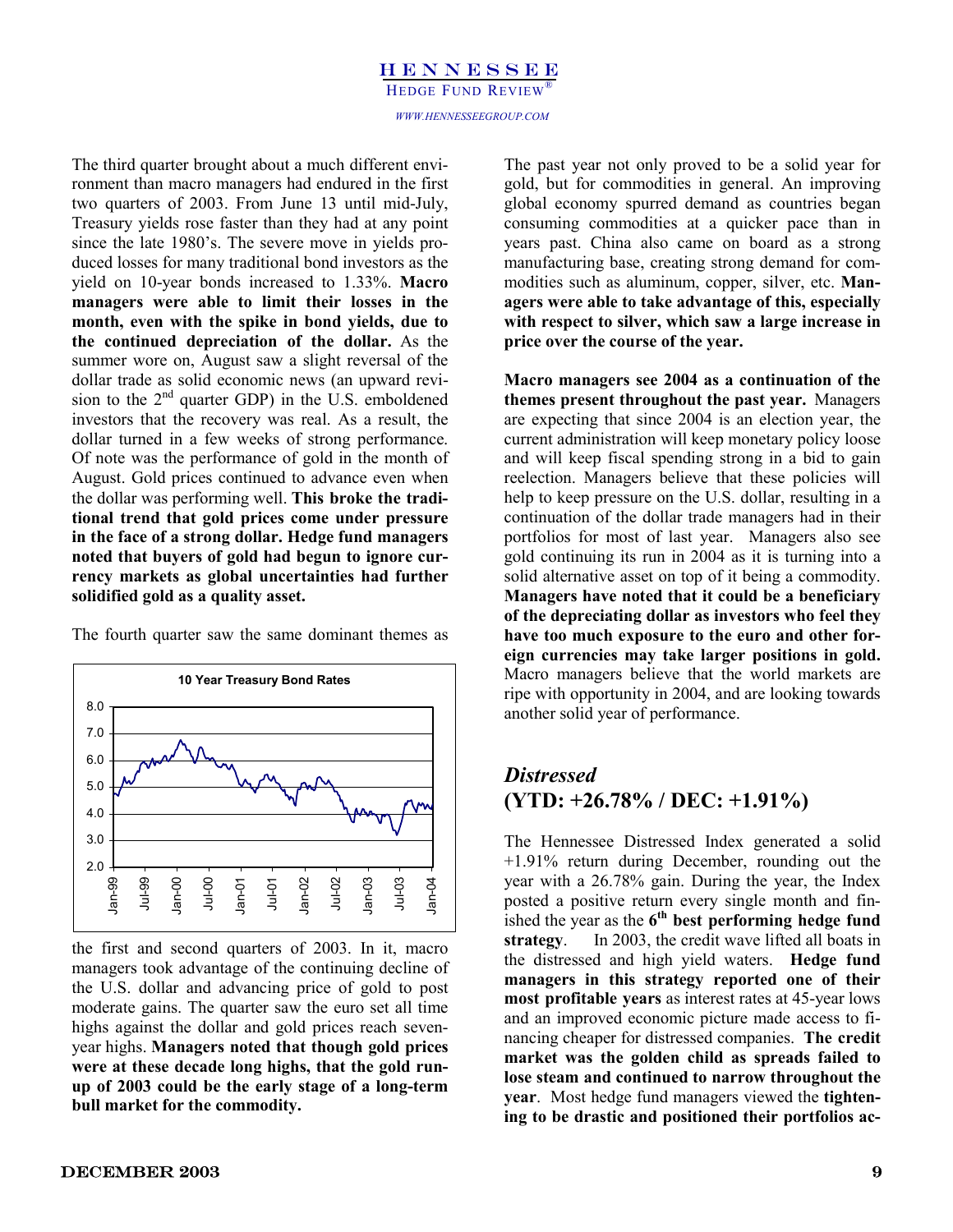| <b>SULL UND WATER</b><br>HEDGE FUND ADVISORY | <b>HENNESSEE HEDGE FUND</b><br>STYLE DEFINITIONS®                                                                                                                                                                                                                                                                                                                              | HENNESSER<br>HEDGE FUND REVIEW®<br>WWW.HENNESSEEGROUP.COM        |                               |
|----------------------------------------------|--------------------------------------------------------------------------------------------------------------------------------------------------------------------------------------------------------------------------------------------------------------------------------------------------------------------------------------------------------------------------------|------------------------------------------------------------------|-------------------------------|
| STYLE                                        | DEFINITION                                                                                                                                                                                                                                                                                                                                                                     | <b>Manager's Position</b><br><b>Typical Holding</b><br>Period of | Expected<br><b>Volatility</b> |
| CONVERTIBLE<br>ARBITRAGE                     | This type of arbitrage involves the simultaneous purchase of a convertible bond and the short sale of the<br>underlying stock. Interest rate risk may or may not be hedged.                                                                                                                                                                                                    | Medium Term                                                      | Lοw                           |
| DISTRESSED                                   | holdings range from senior secured debt (uppermost tier of a com-<br>Primary investment focus involves securities of companies that have declared bankruptcy and/or may be<br>pany's capital structure) to the common stock of the company (lower tier of the capital structure)<br>undergoing reorganization. Investment                                                      | Medium/Long Term                                                 | Moderate                      |
| EMERGING<br>MARKETS                          | exploitable pricing inefficiencies. Popular geographic regions include Latin America, Eastern Europe, the<br>This strategy focuses on investing in lesser-developed, non-G7 countries whose financial markets provide<br>Pacific Rim and Africa. Asset classes range from equities and bonds to local currencies.                                                              | Short/Medium Term                                                | High                          |
| <b>EUROPE</b>                                | and shorting of European equities that may include peripheral east-<br>Style predominately entails investing in<br>ern and central regions.                                                                                                                                                                                                                                    | Medium Term                                                      | Moderate                      |
| EVENT DRIVEN                                 | Usually dependent on an "event" as the catalyst to release the po-<br>This strategy can include merger arbitrage, distressed, liquidations, and spin-offs in addition to value<br>driven special situation equity investing<br>sition's intrinsic value.                                                                                                                       | Medium Term                                                      | Moderate                      |
| FINANCIAL<br>EQUITIES                        | and shorting of stocks within the financial sector (banks, thrifts,<br>Style predominately entails investing in<br>brokerage, insurance, etc.).                                                                                                                                                                                                                                | Medium/Long Term                                                 | Moderate                      |
| <b>FIXED INCOME</b>                          | Employs a variety of fixed income related strategies ranging from relative value based trades (basis, TEDs,<br>which typically involves the purchasing (or selling) of corporate issues and the simultaneous selling (or<br>yield curve, etc.) to directional bets on interest rate shifts. Style also includes credit related arbitrage,<br>purchasing) of government issues. | Short/Medium Term                                                | Moderate                      |
| <b>GROWTH</b>                                | and shorting stocks of companies that exhibit an acceleration (or<br>deceleration) of earnings growth, revenues and market share.<br>Style predominately entails investing in                                                                                                                                                                                                  | Medium Term                                                      | Moderate                      |
| <b>HEALTHCARE</b><br><b>BIOTECH</b>          | and shorting of medical related stocks, which include biotechnol-<br>information, etc.<br>Style predominately entails investing in<br>ogy, pharmaceuticals, HMO's, medical                                                                                                                                                                                                     | Medium Term                                                      | High                          |
| <b>HIGH YIELD</b>                            | and shorting of non-investment grade corporate bonds, which offer<br>attractive coupon yields. Interest rate risk may or may not be hedged.<br>Style predominately entails investing in                                                                                                                                                                                        | Medium Term                                                      | Moderate                      |
| <b>INTERNATIONAL</b>                         | Participants of this style tend to be bottom-up stock pickers within global regions that are undergoing eco-<br>nomic changes.                                                                                                                                                                                                                                                 | Medium Term                                                      | Moderate                      |
| <b>LATIN AMERICA</b>                         | Style predominately entails investing in and shorting of equity and/or debt within the various Latin Ameri-<br>can regions.                                                                                                                                                                                                                                                    | Medium Term                                                      | High                          |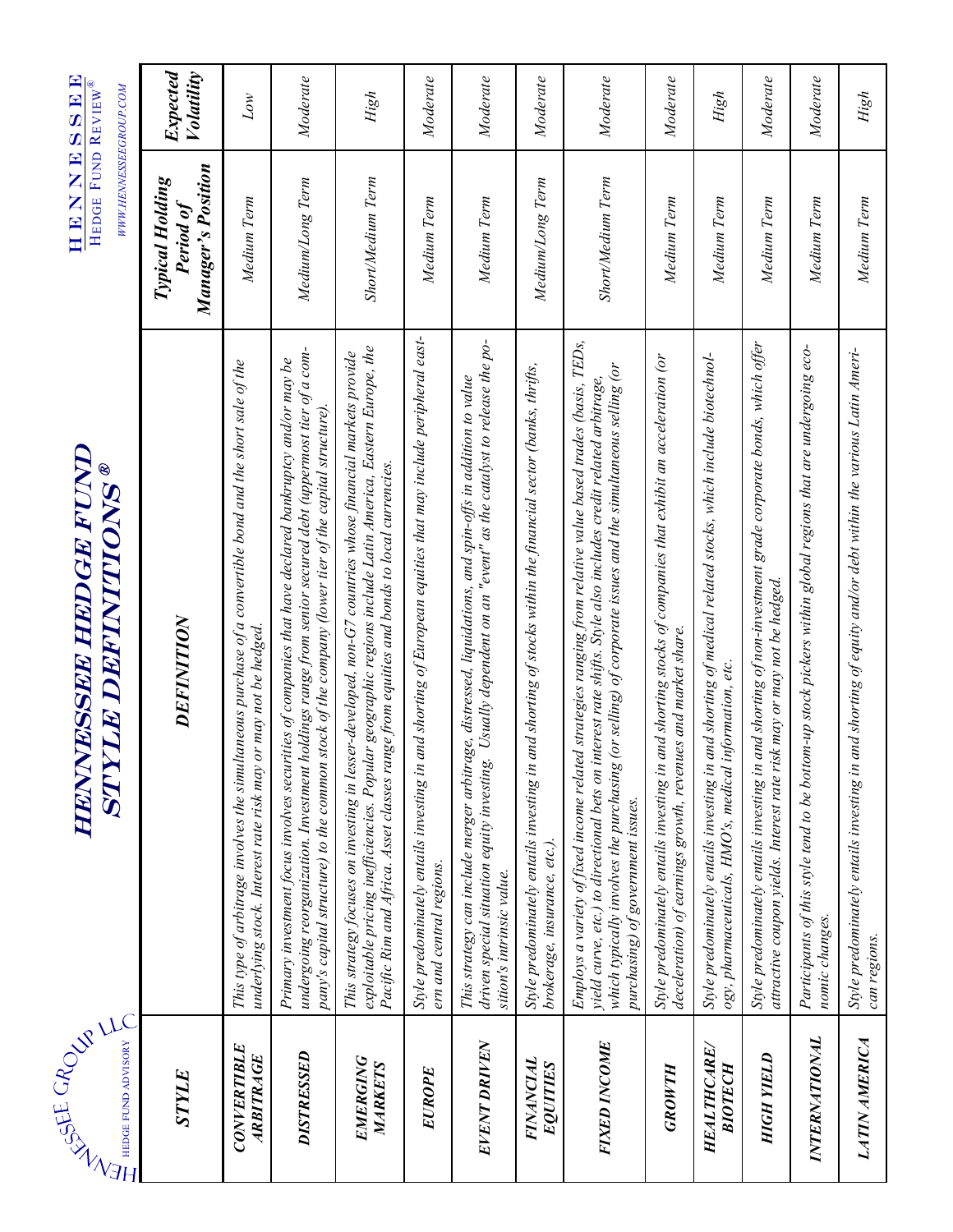# ®

HENNESSEE HEDGE FUND REVIEW®

| HEDGE FUND ADVISORY   | HENNESSEE HEDGE FUND<br><b>STYLE DEFINITIONS®</b>                                                                                                                                                                                                                                                                                                                                                                                                                                                                                                            | HEDGE FUND REVIEW<br>WWW.HENNESSEEGROUP.COM |                  |
|-----------------------|--------------------------------------------------------------------------------------------------------------------------------------------------------------------------------------------------------------------------------------------------------------------------------------------------------------------------------------------------------------------------------------------------------------------------------------------------------------------------------------------------------------------------------------------------------------|---------------------------------------------|------------------|
| MACRO                 | Dominant investment theme is to capitalize on changes in the global macroeconomic environment through<br>participation in the various capital markets. A top-down methodology allows managers of this strategy to<br>utilize all asset classes (equities, bonds, currencies, derivatives) available in the global capital markets.                                                                                                                                                                                                                           | Medium Term                                 | High             |
| <b>MARKET NEUTRAL</b> | greatly reduced by being dollar, beta, sector and market cap neutral. Strategies within this style range from<br>Long and short equity exposure with nearly no dollar net exposure. In theory, systemic market risk is<br>quantitative modeling ("black box" or statistical arbitrage) to fundamental pairs trading.                                                                                                                                                                                                                                         | Short/Medium Term                           | Low              |
| ARBITRAGE<br>MERGER   | of stock in its acquirer. Many merger arbitrage managers attempt to mitigate deal risk by engaging only in<br>Style typically involves the simultaneous purchase of stock in a company being acquired and the short sale<br>strategic takeovers after they are announced.                                                                                                                                                                                                                                                                                    | Medium Term                                 | Moderate         |
| ARBITRAGE<br>MULTIPLE | Category includes hedge funds that employ more than one arbitrage strategy. Portfolio manager opportu-<br>mistically allocates capital among the various strategies in order to create the best risk/reward profile for<br>the overall fund. Common strategies include merger arbitrage, convertible arbitrage, fixed income arbi-<br>trage, long/short equities pairs trading and volatility arbitrage.                                                                                                                                                     | Medium Term                                 | Low              |
| OPPORTUNISTIC         | market on a minute-to-minute or daily day trading basis. Managers typically utilize technical and/or funda-<br>Long/short equities managers who maintain a flexible net exposure to reflect the changing dynamics of the<br>mental analysis. Portfolio turnover can be high as managers implement trading disciplines such as tight<br>stop losses and defined exit target prices.                                                                                                                                                                           | <b>Short Term</b>                           | Moderate<br>Low/ |
| PACIFIC RIM           | Style predominately entails investing in and shorting of Japanese and other Asian equities. Many managers<br>also include Australia and New Zealand as regional investment choices.                                                                                                                                                                                                                                                                                                                                                                          | Medium Term                                 | High             |
| REGULATION D          | (normally 75 to 90 days) at which time the manager can sell the registered shares in the public markets and<br>stock of the issuers at floating prices set at a discount to the historical price of the stock. The investment is<br>The investments are fully hedged in the form of convertible securities, which are convertible into common<br>typically held until the registration of the underlying common stock is declared effective by the SEC<br>realize the hedged spread between the market price and the discount conversion price of the stock. | <b>Short Term</b>                           | Moderate<br>Low/ |
| <b>SHORT BIAS</b>     | style can be used as a hedge for long-only portfolios and by those who feel the market is approaching or in<br>The majority of the portfolio consists of short sales, usually fundamental, technical or event driven. This<br>a bearish cycle.                                                                                                                                                                                                                                                                                                               | Medium Term                                 | High             |
| <b>TECHNOLOGY</b>     | This style predominantly entails investing in technology-related sectors.                                                                                                                                                                                                                                                                                                                                                                                                                                                                                    | Medium Term                                 | Moderate         |
| <b>TELECOM/MEDIA</b>  | tries, which include telecommunication services, fiber optics, cable services, publishing, entertainment, pro-<br>and shorting of stocks in the telecommunications and media indus-<br>Style predominately entails investing in<br>gramming, broadcasting, etc.                                                                                                                                                                                                                                                                                              | Medium Term                                 | High             |
| VALUE                 | ued securities may be defined as, but not limited to, equities with low price-to-earnings ratios or low price-<br>special attention to the use of the cash to retire debt, institute share repurchase programs, and other meth-<br>Style predominately entails investing in undervalued equities which trade below intrinsic value. Underval-<br>to-book value ratios. Managers also focus on companies that generate substantial free cash flow and pay<br>ods to realize shareholder value.                                                                | Long Term                                   | Moderate         |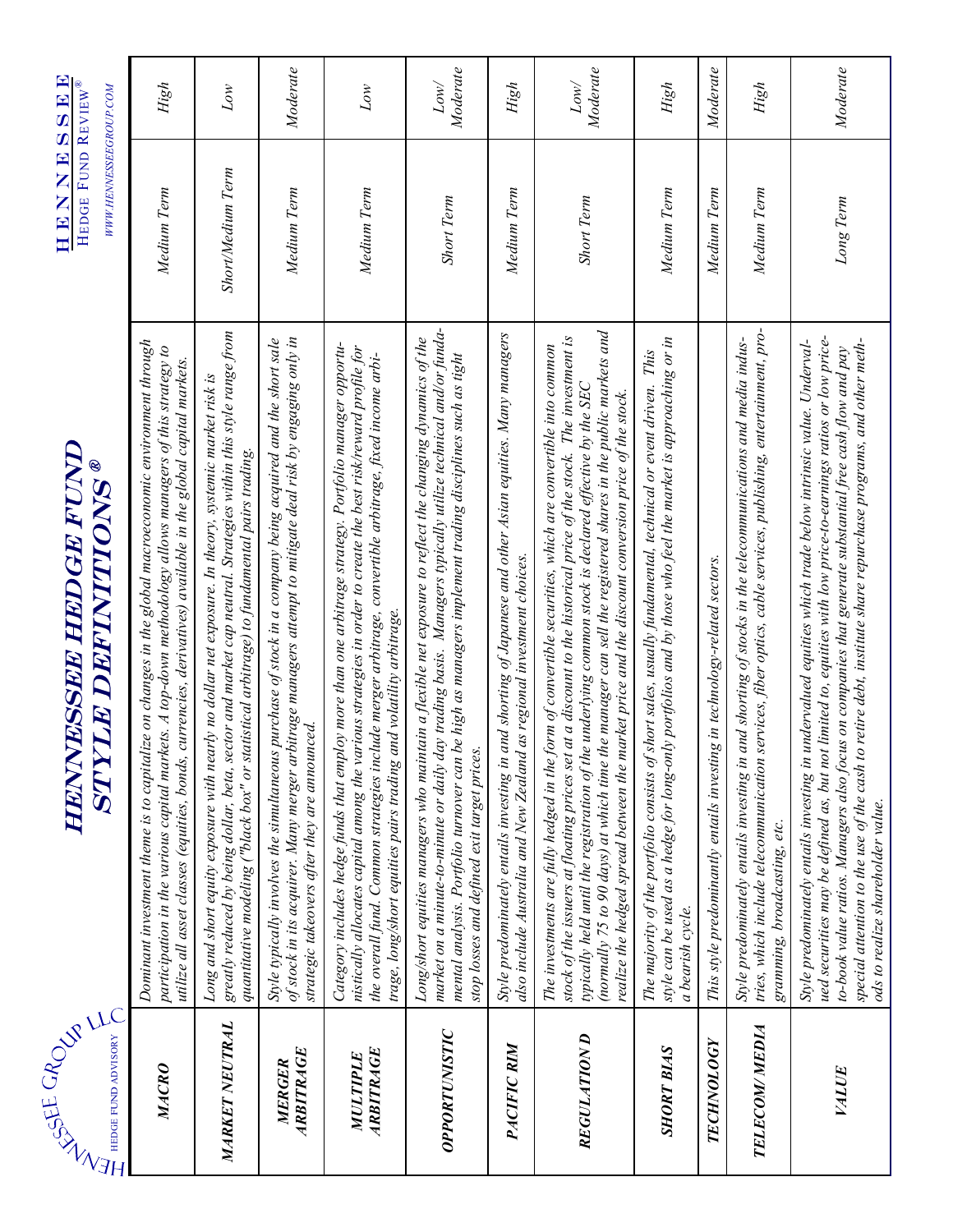# **HENNESSEE** HEDGE FUND REVIEW

*WWW.HENNESSEEGROUP.COM* 

**cordingly** in case the distressed market experienced a setback. Typically, they did this by the use of shorts and ETFs such as the S&P 500 depository receipts.



Similar to equities, where the poorest quality and most speculative names outperformed, within distressed the lowest credit quality names experienced the largest run-up. By September, CCC-rated bonds were up +42% for the year, followed by B-rated bonds up  $+16.5\%$ , BB-rated up  $+10.9\%$ , and investment-grade bonds up  $+8\%$ .

**The CSFB Distressed Index finished the year with a 47.95%** return and the CSFB High Yield Index managed to finish with a 27.93% gain. In comparison, the S&P 500 gained 28.68% for the year.

**During the first quarter, distressed hedge funds managed to generate returns in a market environment with heightened uncertainty.** The Iraqi war in March did little to shrug off demand for the distressed asset class. With the default rate beginning to stabilize, distressed assets began to build a base as **investors were on a search for yield and shrugged off the news in Iraq**. Hedge fund managers began to see a decoupling between the equity and distressed bond market as fundamentals and technicals improved in the latter. Before the war, several managers were pricing a 150 basis point widening in credit spreads. **By the time the war started, credit spreads did not**  **widen substantially, indicating demand for the asset class remained strong**. By March, concerns started surfacing about the drastic spread tightening from October 2002 levels, but consensus among most distressed managers was that upon resolution to the war, **spreads still had more room to tighten.**

**In the second quarter, the Hennessee Distressed Index reported its best quarter in terms of performance for 2003.** The credit wave continued on the heels of an improving credit market, a declining default rate, falling number of bankruptcy filings, and a declining downgrade/upgrade ratio.

The postwar rally not only propelled equities higher, but distressed assets as well. Managers reported sizable gains in their portfolios, specifically in the lowest grade credits. The industries under the most pressure and most leveraged by mid 2003 were the best performing in the distressed asset class. **Hedge fund managers continued to focus on the run-up in distressed and were diligent in taking profits by selling into rallies.**

The Federal Reserve's monthly survey of senior loan officers indicated an **improvement in credit conditions**. Along those lines, evidence surfaced that the **percentage of banks tightening their lending standards fell from 22% at beginning of the year to 9% by April.**

Asbestos-related names traded up during the latter half of the second quarter as a bill was introduced to cap liabilities on claims. The cable sector also offered attractive opportunities as bonds of Adelphia and Charter Communications among several others moved higher. Several managers reported holding senior secured debt of the companies. **By mid-year, distressed managers who held onto "landmines" such as the bonds of Adelphia, WorldCom (MCI), and Qwest since the meltdown in summer of 2002 had recouped most, if not all, of their losses.** 

The treasury market took a nosedive in July as U.S. budget deficit figures released in July exacerbated an already ailing bond market that was overvalued. From mid June to the end of July, the yield on the 10-year Treasury note increased from 3.11% to 4.4%. The pain was felt in the high yield market with the Merrill Lynch High Yield Index, CSFB Distressed and High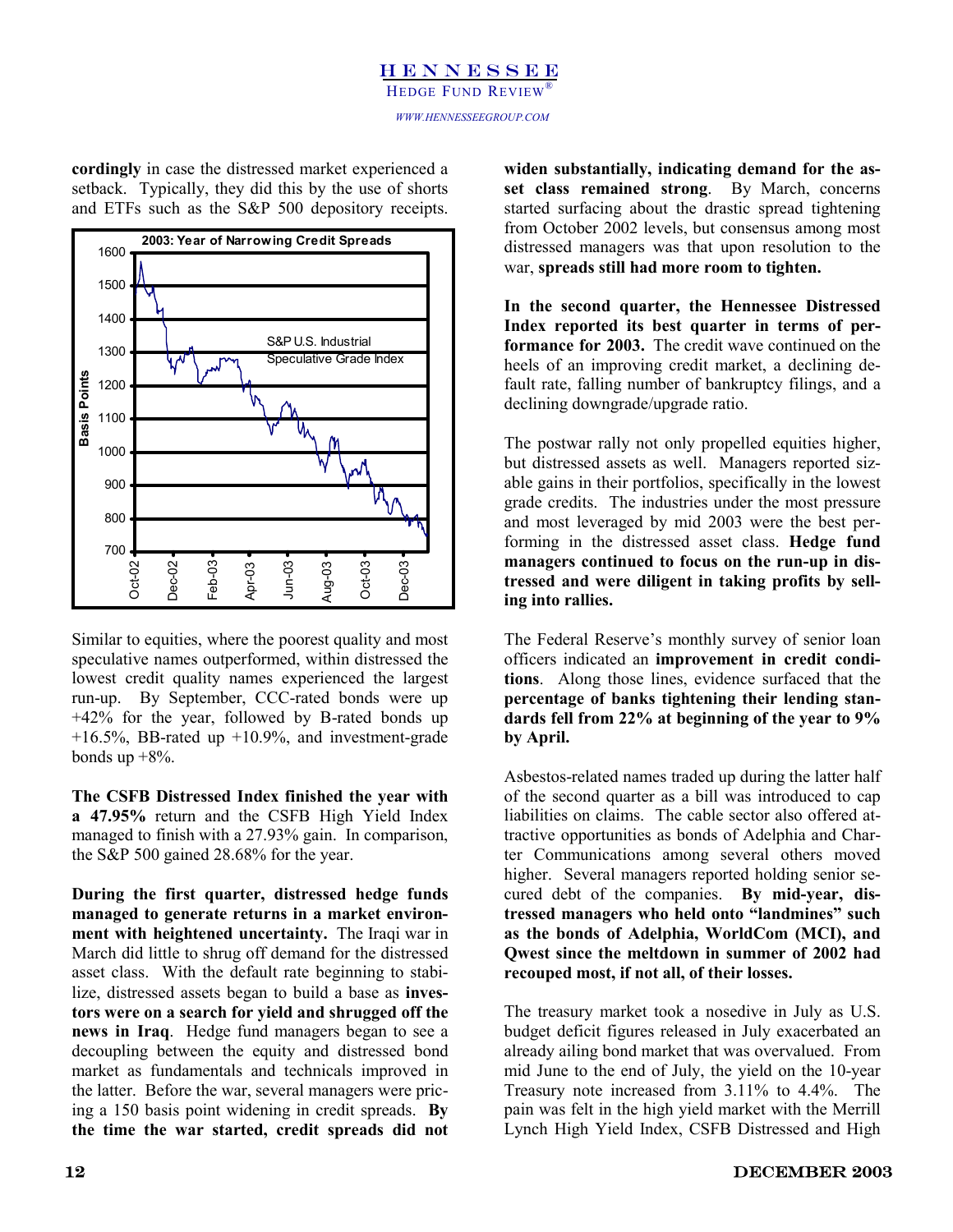*x* return the strategie in the rest of the second half of the year.<br>
From capital structure arbitrage trades and out-<br> **EXECUTE:** The second half of the year. Yield Indexes all reporting negative returns. Manag**from capital structure arbitrage trades and outright shorts, as many of their long distressed bond positions fell with the market.**

As the third quarter progressed, the distressed and high yield markets maintained their strong performance even as many investors were on vacation. During the late summer months as is typical, the distressed market was quiet. Nonetheless, economic data continued to surface pointing to a healthy recovery, which helped push inflows into high yield mutual funds and kept the market for distressed buoyant. During September, even with the S&P 500 down a percent, investors continued to bid distressed assets higher.

**Distressed players that we speak to reportedly increased their exposure to late-stage bankruptcy equities during the third quarter.** The inherent volatility in this asset class tended to keep exposure low to this asset class, but with a strong stock market and attractive fundamentals, the risk/reward profile kept managers invested. A good number of distressed hedge fund managers had achieved a large amount of their gains during the third quarter from these equities. **By August, the on-going concern from investors focused on the huge run-up and the question surfaced, "will the same type of returns be generated in 2004?"** With 400 companies under Chapter 11 protection, managers remained confident with the number of ideas surfacing. In addition, **the recovery value of defaulted bonds increased to 40% in August, higher than the 22% in 2002 and 30% in 2001**.

With the Fed announcing in October that it has no intention of tightening monetary policy in the foreseeable future, investors continued to pound the pavement to search for yields in riskier assets. **Distressed bond yields in certain industries were pushed to their lowest levels since the 1980's.** The distressed market was "too good to be true." Credit spreads narrowed considerably since October 2002. **Some managers cognizant of a correction ramped up their hedges with many believing the credit market had run ahead of fundamentals**. During October, the CSFB Distressed Index generated a 5.2% return, closely in line with the S&P 500 performance. **During the fourth quarter, hedge fund managers continued to** 

### **reduce position sizes and locking in profits as they had for most of the second half of the year.**

The release of the strong 8.2% GDP figure during the third quarter was further evidence that the economy was clearly on the mend. Corporate profits for the third quarter rose 10.6% annually, the sharpest jump since 1992. The positive data kept managers searching for yield. **The European distressed market became an area of increased activity for U.S. distressed managers as the landscape was less exploited than the U.S.**

**The Parmalat scandal created some activity in an otherwise uneventful December.** Disclosure of accounting irregularities at the Italian-based company provided some **trading opportunities** for managers. Short positions, as with most of the year, mitigated gains in the month as the distressed market unexpectedly experienced some strength. On the flip side, long distressed bond positions generated the bulk of returns for managers with moderate profits from capital structure arbitrage trades and late-stage bankruptcy plays. **Managers are moving up the capital structure into more senior secured bank and bonds**. Capital structure arbitrage trades in selective names appear attractive to hedge fund managers as the spread in some issues have narrowed considerably.

Aside from favorable technicals, hedge fund managers believe an **increase in M&A in 2004 will benefit their strategy, as investors rotate out of distressed into merger arbitrage making the market less saturated**. The drastic narrowing of credit spreads is still a concern for managers. Managers believe the amount of distressed paper in the market will keep them busy for next few years.

# *Merger Arbitrage*  **(YTD: +9.89% / DEC: +1.26%)**

The Hennessee Merger Arbitrage Index generated a +1.26% gain in December finishing out the year with a +9.89% return. The Hennessee Merger Arbitrage Index ranked  $18<sup>th</sup>$  of the 23 sub-indices in terms of performance for 2003.

The year 2003 was a pivotal year for M&A (most notably during the second half of the year). **Signs of an**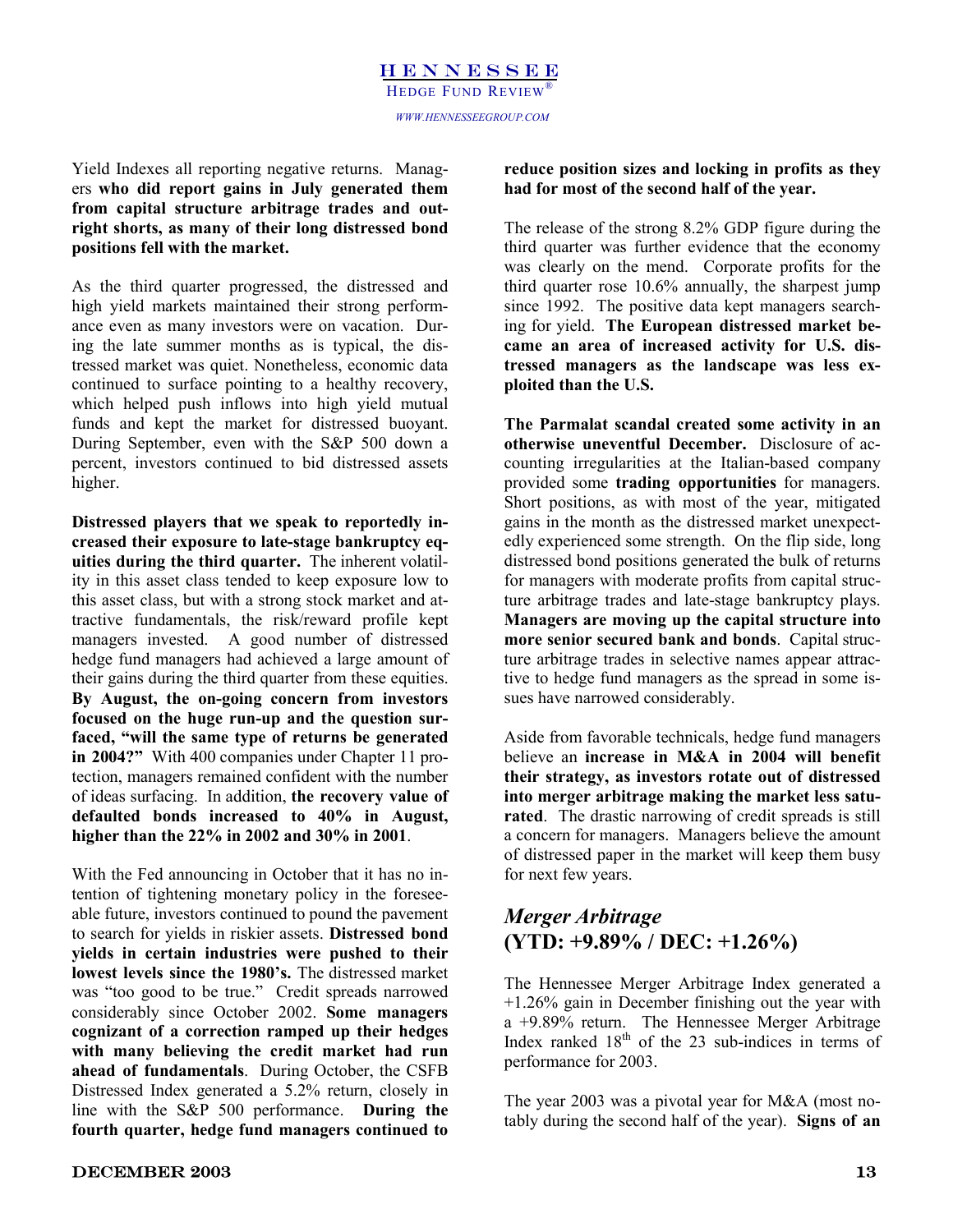**improving economy and a rising stock market sparked a renewed interest in pursuing mergers once again.** After two years of repairing balance sheets, companies began thinking about growth via acquisitions and were aided by a receptive funding environment, which made it cheaper to fund deals. The year was also characterized by deals taking a bit longer to consummate as board directors were much more skeptical (due to accounting/corporate governance issues) than in the past.

**In 2003, global M&A volume was 10% higher than in 2002, totaling \$1.33 trillion versus \$1.21 trillion in 2002** (the 2003 figure is still 61% lower than 2000 levels, when volume reached \$3.4 trillion). The same trends in worldwide M&A activity were seen in **U.S. deal flow, as dollar volume increased 19% from 2002 levels, with the fourth quarter volume doubling to \$209.4 billion.**

**As for number of deals, there were approximately 1,300 more transactions this year than in 2002.** The trend improved significantly towards year-end, as **deal activity rose 30% in the fourth quarter from the same period a year ago.**

**In 2003, cross-border merger activity with Europe more than doubled to \$75.4 billion**, helping to reverse a 3-year slump in deal flow. Arbs believe the increase in activity is the result of a strengthening in the U.S. economy, a recovery in stock prices, and growing confidence of U.S. executives on the prospects of their businesses. The dollar's depreciation against the Euro and the British Pound did little to halt activity (conversely European acquisitions of U.S. companies fell nearly 70% from 2002) with our overseas brethren. The most notable cross-border deals were \$9.4 billion Amersham PLC (UK) /GE deal and \$5 billion Wella AG (Germany)/Procter&Gamble deal.

**By the middle of 2003, it was believed by most merger arbitrage managers the downturn in the M&A cycle reached a bottom**. Every month since, deal activity increased modestly and peaked in October after the Labor Day weekend. By the end of October, managers saw two of the largest U.S. deals of the year, one being the largest globally (see chart for largest global M&A deals in 2003).

Merger activity began the year at a tepid pace due in most part to heightened uncertainty surrounding Iraq. Arbitrageurs invested cautiously and despite a lethargic start, were able to generate gains by trading around their positions. Aside from war jitters, arbs were **optimistic about the New Year as many companies were already in the process of deleveraging and valuations in certain sectors were attractive** enough to spur buying interest. With the market moving on headline news in March, arbs focused on preserving capital and as a result, resorted to cash.

The second quarter opened up strongly for the markets on the heels of a post war rally and better than expected news on the earnings front. Arbs reported a favorable environment for deal spreads benefiting nicely from the bounce in the equity market. **With the war ending and investor confidence up, arbs began to hear of corporate boards looking to make acquisitions**. In April, First Data announced an offer for Concord EFS for \$7.3 billion, making it the largest U.S. deal for the year. From the start, arbs reported volatility in the spread as it faced antitrust concerns. Nonetheless, some arbs stayed in the deal and experienced unrealized losses. The following month People-Soft announced an offer for JD Edwards and days after, Oracle launched a hostile bid for PeopleSoft prompting a lot of noise in the merger arbitrage community. **Oracle's surprise announcement hurt arbs who were invested in the JD Edwards/PeopleSoft deal, because they were short PeopleSoft**. Not long after, Oracle raised their offer on PeopleSoft. Arbs continued to stay invested in JD Edwards/PeopleSoft deal and felt it would survive with the worst case scenario being Oracle acquiring both companies.

**Several of the largest deals of the year were announced during the third quarter. These included \$3.4 billion Pechiney/Alcan, \$2.6 billion Neuberger Berman/Lehman Brothers, \$5.6 billion Advance PCS/Caremark, and \$10.1 billion John Hancock/ Manulife. The third quarter continued to see a surge in deal flow with \$50 billion in deals surfacing in July alone, making it the busiest month thus far in the year. Arbs had reported being fully invested, a far cry from the 50% invested in July 2002. Merger arbs were adding more names to their portfolios and reported crowding in certain names. News highlight during the quarter focused on the Concord EFS/First Data deal whose spread**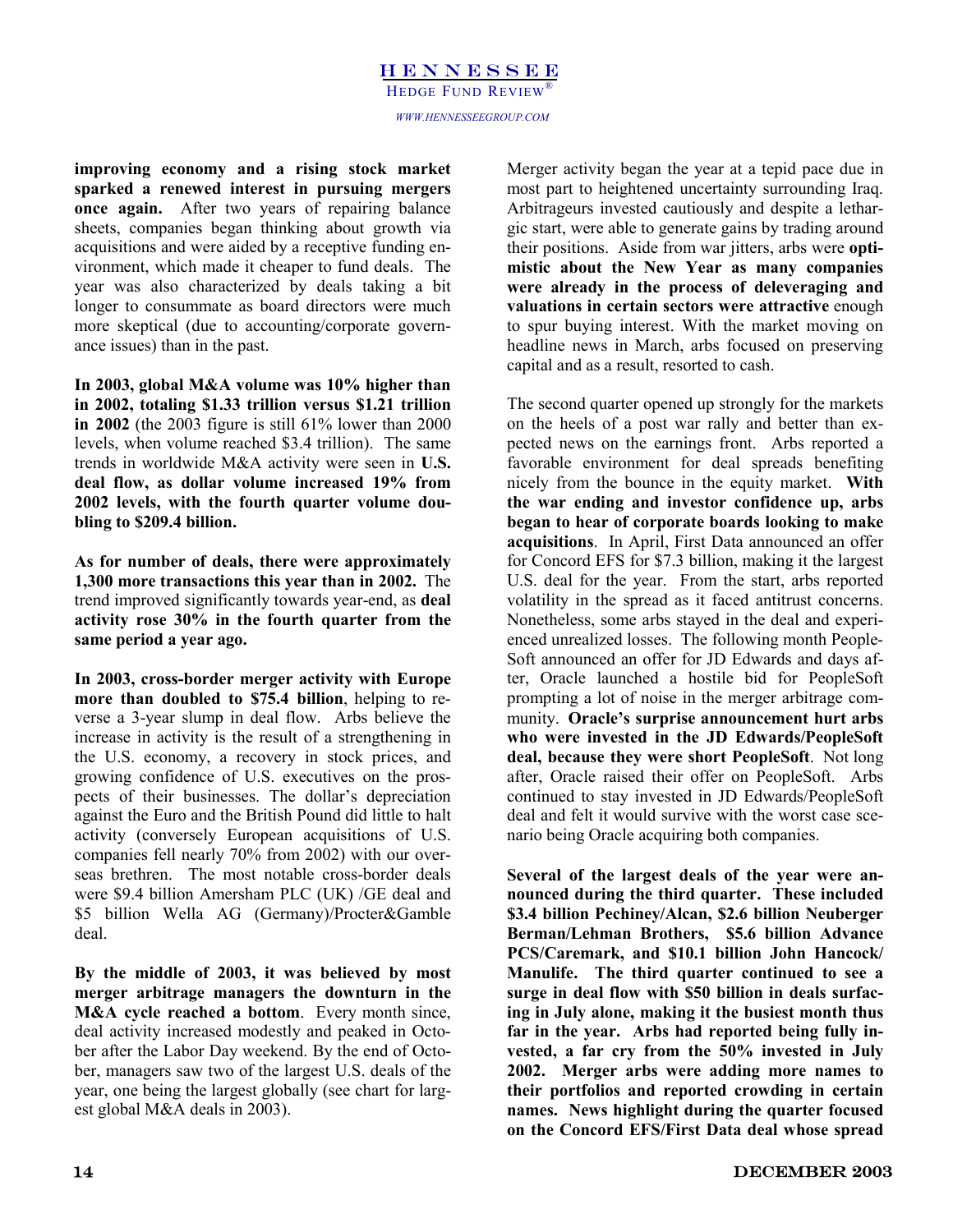### HENNESSEE

HEDGE FUND REVIEW

HEDGE FUND REVIEW®<br>
WWW.HENNESSEEGROUP.COM *WWW.HENNESSEEGROUP.COM* 

 $\overline{\phantom{a}}$ widened as concerns deepened with the DOJ on the **and the Contemposity of the Contemposity** of the pin and company's dominance in the pin and debit card market. Nonetheless arbitrageurs were **combined company's dominance in the pin and debit card market. Nonetheless, arbitrageurs were gaining more confidence in deal flow, as strong economic data points were announced.** The beginning of the fourth quarter was reminiscent of the year 2000 when mega-mergers were the norm. **October was the busiest month for mergers in over two years. The two largest U.S. deals were announced on the same day during the last week of October, specifically the \$49 billion FleetBoston/Bank of America deal and \$16 billion WellPoint Health/Anthem deal.**  During the quarter, merger arb managers continued to reduce their cash position and were adding more names to the portfolio. Though deal activity slowed from its rapid pace in October, arbs continued to report an improved environment for their strategy towards the end of the quarter.

In December, arbs reported a solid finish to the year and believed it was a month that rewarded skill and experience. New deals in the month were FedEx's \$2.4 billion cash deal for Kinko's, Pfizer's \$1.3 billion offer for Esperion Therapeutics, and Provident Financial's \$642 million merger with First Sentinel Bancorp. **Some arbs had doubled their position in the Concord EFS/First Data deal when former's stock price hit a low and experienced a nice gain in the month when the companies announced a settlement with the Department of Justice to solve their antitrust problem.**

Going forward, arbs believe deal flow will continue to pickup, particularly within financials, healthcare, and consumer products sectors. **We may also see European counterparts bidding for U.S. companies** and within Germany, it's expected the financial sector will see consolidation. With most economists predicting 4% GDP growth in 2004 merger arbitrage managers are expecting to see more deals ahead and more opportunities to make money.

# *Convertible Arbitrage* **(YTD: +9.37% / DEC: +0.36%)**

Despite a number of negative factors, convertible arbitrageurs ended the year having made a respectable 9.37% return, as measured by the Hennessee Convertible Arbitrage Index.

| Largest M&A Deals of 2003    |                                              |                  |                          |  |  |
|------------------------------|----------------------------------------------|------------------|--------------------------|--|--|
| <b>ACQUIRER (Country)</b>    | TARGET (Country)                             | <b>ANNOUNCED</b> | DEAL VALUE<br>(Billions) |  |  |
| <b>Bank of America</b>       | FleetBoston Financial                        |                  |                          |  |  |
| (U.S.)                       | (U.S.)                                       | 10/27            | \$49.3                   |  |  |
| Ing C Olivetti (Italy)       | Telecom Italia (Italy)                       | $\frac{3}{12}$   | \$27.8                   |  |  |
| Deposit Insurance            |                                              |                  |                          |  |  |
| Japan (Japan)                | Resona Bank (Japan)                          | 6/10             | \$16.7                   |  |  |
|                              | WellPoint Health                             |                  |                          |  |  |
| Anthem (U.S.)                | Networks (U.S.)                              | 10/27            | \$16.4                   |  |  |
|                              | <b>Travelers Ppty</b>                        |                  |                          |  |  |
| St. Paul (U.S.)              | Casualty (U.S.)                              | 11/17            | \$16.1                   |  |  |
| Yukosneftegaz                |                                              |                  |                          |  |  |
| (Russia)                     | Sibneft (Russia)                             | 4/22             | \$13.6                   |  |  |
| <b>General Electric</b>      | Vivendi Universal                            |                  |                          |  |  |
| (U.S.)                       | (U.S.)                                       | 10/8             | \$12.0                   |  |  |
| Manulife Financial           | John Hancock Finl                            |                  |                          |  |  |
| (Canada)                     | Svcs (U.S.)                                  | 9/28             | \$11.1                   |  |  |
| D/S Svendborg                |                                              |                  |                          |  |  |
| (Denmark)                    | D/S 1912 (Denmark)                           | 5/6              | \$9.9                    |  |  |
| <b>General Electric</b>      |                                              |                  |                          |  |  |
| (U.S)                        | Amersham (U.K.)                              | 10/10            | \$9.4                    |  |  |
|                              |                                              |                  |                          |  |  |
| Liberty Media (U.S.)         | QVC (U.S.)                                   | 7/3              | \$7.9                    |  |  |
| <b>BP PLC-Russian</b>        | Alfa,Renova-Russian                          |                  |                          |  |  |
| Assets (Russia)              | Assets (Russia)                              | 2/11             | \$7.6                    |  |  |
| Oracle (U.S.)                | PeopleSoft (U.S.)                            | 6/6<br>4/2       | \$7.5<br>\$7.2           |  |  |
| First Data (U.S.)            | Concord EFS (U.S.)                           |                  |                          |  |  |
| <b>France Telecom</b>        |                                              | 9/1              | \$7.1                    |  |  |
| (France)                     | Orange (France)<br><b>Hughes Electronics</b> |                  |                          |  |  |
| News Corp (Australia) (U.S.) |                                              | 4/9              | \$6.9                    |  |  |
| <b>IDEC</b>                  |                                              |                  |                          |  |  |
| Pharmaceuticals              |                                              |                  |                          |  |  |
| (U.S.)                       | Biogen (U.S.)                                | 6/20             | \$6.8                    |  |  |
|                              |                                              |                  |                          |  |  |
| China Telecom                | China Telecom-Fixed                          |                  |                          |  |  |
| (China)                      | Line Asset (China)                           | 7/14             | \$5.6                    |  |  |
| Caremark Rx (U.S.)           | AdvancePCS (U.S.)                            | 9/2              | \$5.6                    |  |  |
| Alcan (Canada)               | Pechiney (France)                            | 7/7              | \$5.3                    |  |  |
| William Morrison             |                                              |                  |                          |  |  |
| Supermarkets (U.K.)          | Safeway (U.K.)                               | 1/9              | \$5.2                    |  |  |
| Great-West Lifeco            | Canada Life Financial                        |                  |                          |  |  |
| (Canada)                     | (Canada)                                     | 2/17             | \$4.7                    |  |  |
|                              | <b>TCHIBO Holding</b>                        |                  |                          |  |  |
| Investor (Germany)           | (Germany)                                    | 11/17            | \$4.5                    |  |  |
| Koch Industries              |                                              |                  |                          |  |  |
| (U.S.)                       | Invista (U.S.)                               | 8/31             | \$4.4                    |  |  |
| Investor (U.S.)              | Ondeo Nalco (U.S.)                           | 9/4              | \$4.4                    |  |  |

**Performance in the strategy was particularly strong during the first quarter, when equities sold off, while volatility spiked to near record highs both as a result of the impending war with Iraq.** During the same period bond floors stayed very resilient as major cost cutting initiatives, lower interest rates, and better access to capital helped companies clean up balance sheets and improve their cash flow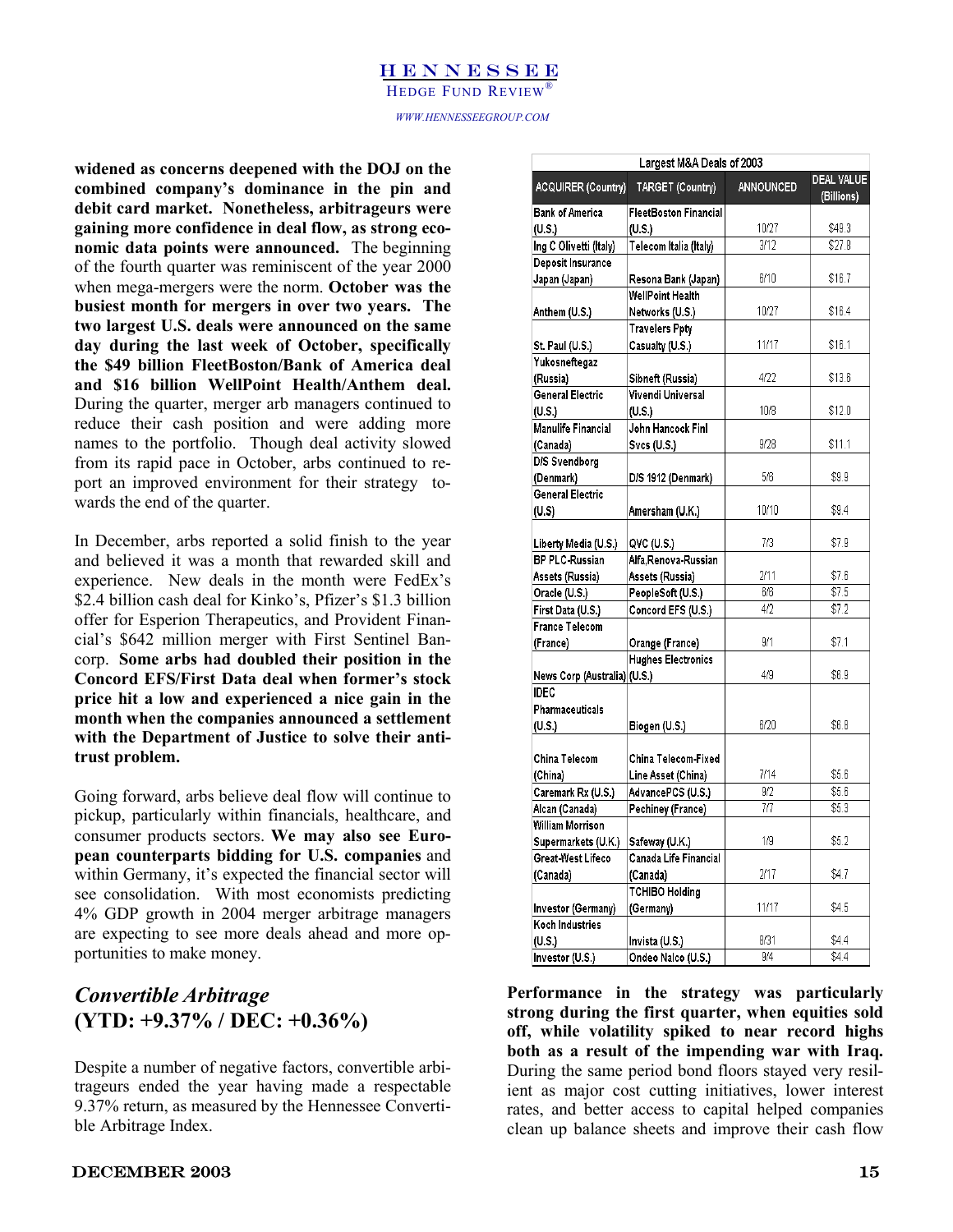

coverage. **Consequently convertible arbitrageurs had a windfall, since the long side of their portfolios (convertible bonds) remained firm, while their shorts (equities) sold off, all the while benefiting from abundant trading opportunities created by the higher volatility.** During the first quarter, we noticed a discernable shift in hedge fund portfolios from investment grades to lower quality paper as managers speculated (correctly) that 2003 would be a good year for the high yield and distressed asset class.

Second quarter brought with it a deluge of new issues. With most companies having sat on the sidelines in the months leading to the war, they came to market in droves as the much of the uncertainty regarding the war disappeared with the fall of Baghdad. The momentum in new issuance carried throughout the quarter, making it the busiest quarter on the record in terms of new deals. Domestically, some \$41 billion in convertible bonds was brought to the market by eager underwriters, overwhelming the \$250 million (at the time) domestic convertible universe. **Not surprisingly, the tremendous supply put pressure on valuations in the secondary market, making June the first (but not the last) down month for convertibles in 2003.** Amidst the near hysteria, some issuers were able to get away with prices that would have been unheard of only a short while ago. One that caused quite a stir was a deal by Yahoo. Taking advantage of the ripe environment, Yahoo sold \$750 million of convertible bonds with zero coupon and yield, 68.5% premium, and a 50% implied volatility, which was higher than implied volatility on Yahoo's listed options. Many investors passed on the deal, saddling CSFB (the main underwriter of the deal) with quite a bit of unsold inventory. The bonds headed south by five points, shortly after hitting the secondary market, leaving CSFB with millions in losses on their inventory.

Third quarter turned out to be one of the most difficult periods for the convertible arbitrage strategy, as many things went wrong all at once. **Dividend risk went from being a non-issue to one of the most prominent hazards in the asset class. Call in risk increased significantly as rising equities took bonds closer to the money and continued low interests gave companies an incentive to refinance at lower rates. Liquidity also suffered as it does usually during the summer months, although rumors of a couple of large sellers widened bid/ask spreads in the universe making trades more costly. Interest rates shot up dramatically in July (so much that the month turned out to be the second worst performing month in treasuries) handing some mighty losses to any manager who did not have a significant interest rate hedge on. And if all the above were not enough, volatility drifted below the psychological 20 level (as measured on the VIX) dampening gamma trading opportunities.** Fortunately continued tightening in credit spreads (one of the only areas where any profits were made) allowed hedge fund managers to recoup other losses ending the quarter just slightly better than flat.

The losing streak ended in fourth quarter, as the index produced three months of back-to-back positive returns, despite a continued downward spiral in volatility. As the VIX set a seven-year low, convertible managers increasingly relied on the yield on their portfolios and the continued contraction in credit spreads resulting from a recovering economy to generate positive returns. New issuance remained strong, while pricing improved slightly, although there were very few cheap deals right out of the gate. In total, some \$97 billion new paper was brought into the market, making 2003 the second heaviest year after 2001 when new issuance stood at \$115 billion. **However, one must put in context that during the same period nearly \$57 billion of existing paper was taken out of circulation through redemptions, call ins, put backs, and refinancings.** Of all the new issuance, roughly 44% was used to repay existing debt (convertible or other). In aggregate the U.S. convertible universe expanded for the year reaching nearly \$300 billion in market capitalization.

2004 will most likely be a challenging year for con-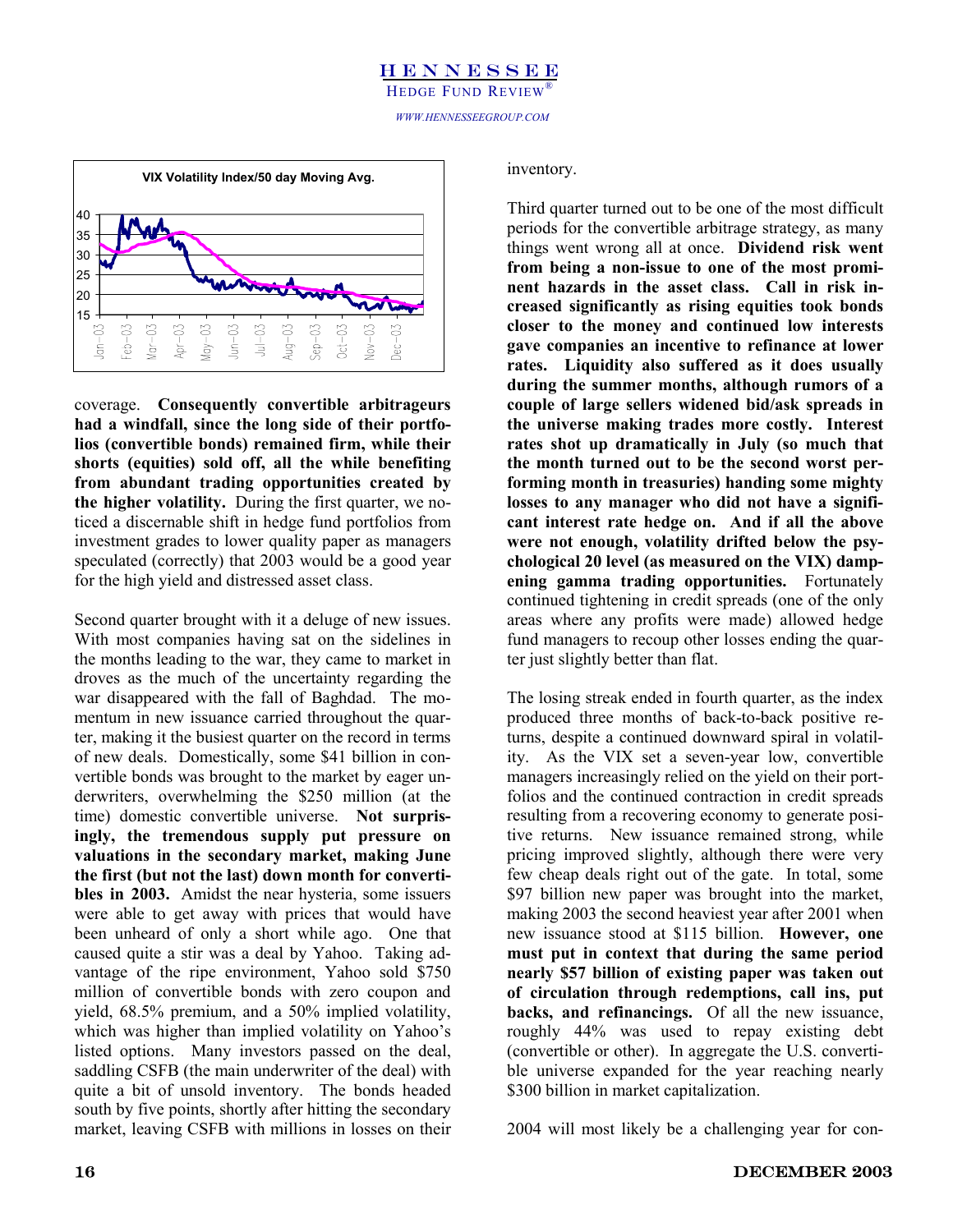Your Strategic Partner vertible managers. With credits having had a dramatic premium they required from equity investments<br>
run up since late 2002, there are arguably not a whole<br>
lot of opportunities left in credits. There will undoubt-<br>
mained run up since late 2002, there are arguably not a whole lot of opportunities left in credits. There will undoubtedly be opportunities in individual credits, but they will be more situations specific (requiring strong research), rather than overall credit improvement in the assets class as witnessed in 2003. With interest rates expected to begin their ascent in mid 2004, the low premium investment grade segment of the market is likely to suffer, although most hedge fund managers being cognizant of the risk, have at least partial interest rate hedges on and should be protected in the event of a rate spike. New issuance is expected to remain strong, only slightly trailing the near \$100 billion issued in the 2003, however general consensus is that pricing on these deals will continue to be on the rich side, leaving fewer opportunities in the primary market. It is harder to predict the direction of volatility. While historically, volatility has been muted during times of economic recovery, any shocks caused by geopolitical events, Fed decisions, events leading to the election, or a free falling dollar could send it significantly higher, creating windfall profits for convertible managers, who are well positioned to take advantage of any spike on the VIX. **Consequently, convertible arbitrage, while not expected to repeat past performance, should remain a good hedge in portfolios with exposure to equities.**

# *International*  **(YTD: +22.70% / DEC: +3.26%)**

Although off to a challenging start, 2003 turned out to be a very profitable year for international investors. U.S. investors investing in foreign markets received a boost from the weakening dollar, as in some cases their returns were doubled after accounting for appreciation of foreign currencies against the dollar. MSCI World (in US \$) posted a 30.81% return, while the Hennessee International Index posted a +22.70% during the same period. It is worth mentioning that **hedge funds due to their conservative nature tend to hedge currency exposure, and consequently did not benefit greatly from the dollar's slide.** 

The first quarter was particularly weak as the uncertainty regarding the war with Iraq kept many investors on the sidelines at the same time increased the risk



**lackluster pace in restructuring of the labor force, German politicians began speaking publicly on the topic of layoffs, deeming them necessary in order to keep Germany (and Europe in general) competitive with the more nimble U.S. and Asia.** With German unemployment already at 11%, the German public was wary of the trend, although most investors agree that a more flexible labor force is beneficial to Europe in the long run. In Venezuela the economy looked as if it were beginning to unravel as a national walk out (protesting the rule of President Chavez) brought economic activity to a standstill. In Korea, investor confidence was shattered after an Enron-like scandal involving SK global came to surface. It also became apparent that the strong consumer spending that had fueled GDP growth in Korea was mainly financed by skyrocketing credit card debt. Much of this debt was later found uncollectible, forcing banks to take massive write-downs and tighten their lending standards (both negative for equities).

### **There was a noticeable bounce in equities in the second quarter, following the conclusion of the conflict with Iraq.** However, Asian markets

remained weak due to the outbreak of the SARS virus and its impact on the economy. Employees were sent home en mass and schools and universities were shut down for days. After some initial blunders, the Asian governments reacted swiftly to contain the virus and provide fiscal stimuli (lowering taxes, guaranteeing bank loans, waving certain municipal fees…), which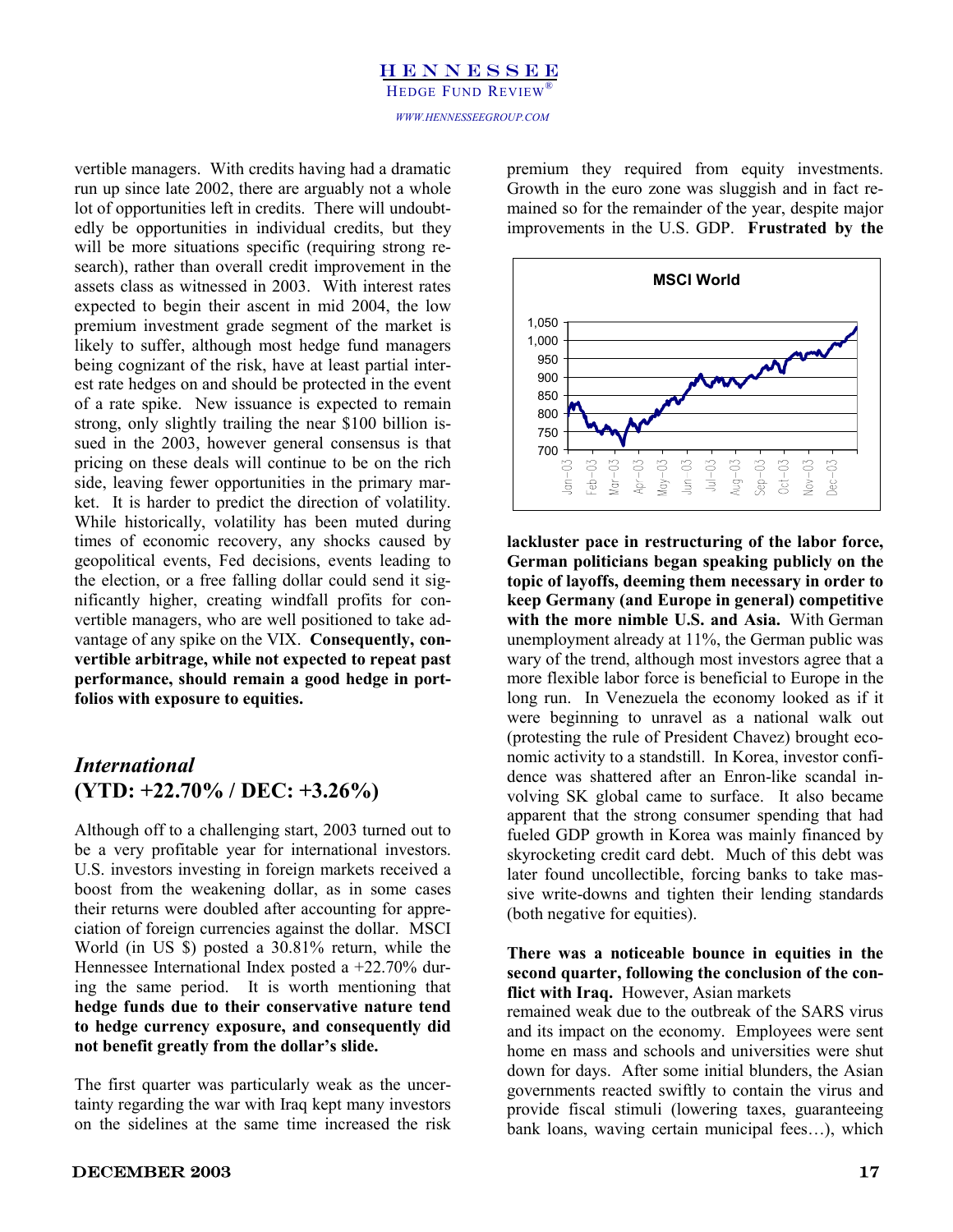### HENNESSEE *WWW.HENNESSEEGROUP.COM*  HEDGE FUND REVIEW®

eventually helped reverse the effects. **The European Central Bank cut interest rates by another 0.50% in the second quarter, and German Chancellor proposed an accelerated \$18 billion tax cut package to jumpstart the stagnant economy.** The Argentinean economy, which had been reeling from years of depression like contraction, began to show signs of improvement mid-year earning praise from the otherwise critical IMF. Mexican stocks got a boost from a pledge by the banking industry that it will make credit more available to businesses and consumers alike.

Much of the positive momentum carried over into the third quarter, with markets around the globe showing positive performance. **Stocks in France continued to rise, although they lagged much of their European counterparts as it became apparent the GDP might register only a miniscule gain if at all.** The topic of the Yuan's (the Chinese currency) peg to the dollar received much attention during the third quarter, as U. S. manufacturers continued to shed jobs. Treasury secretary, John Snow, became rather vocal on the topic, convincing the group of G7 nations to release a statement calling for less intervention in currencies in an apparent jab to China. The Chinese hit back later advising foreigners not to meddle in their business, but did soften their stance later in the year. In Latin America, Brazil began its long-awaited easing monetary policy and Argentina reported a 17.5% jump in industrial production in a clear sign of improvement in that region.

As the year came to a close, global markets followed the lead of U.S. equities finishing the year very strong. **Bank of England surprised some investors by raising interest rates by 0.25% in November, leading to speculation that rest of Europe and eventually United States may not be far behind.** Emerging market investors were jolted following the arrest of the head of Russia's largest oil company and the subsequent freezing of its shares. The move was likely motivated by politics and reminded investors of the political instability associated with the less developed markets and its impact on the business world. Eastern Europe began to attract capital as investors shifted capital to the region particularly to countries such as Poland, which are expected to join the EU in 2004. Even Japan began showing visible signs of improvements driven by strong interest for its exports. It is anticipated that the country's GDP may rise nearly 3%

in 2003. The banking minister also took the bold and unprecedented move of warning bank executives that in the absence of clear improvements in profits, their jobs may be in jeopardy**. In Argentina, anecdotal evidence pointed to a better climate ahead in lending and better access to capital markets, which are thought to be the last hurdle to overcome in the country's nascent recovery.**

Looking ahead, barring unforeseen geopolitical events or a currency crisis, the fundamental picture seems encouraging, pointing to another healthy year for equities. **Economists expect domestic GDP growth to be 4.3% in 2004, with first half being stronger of the two.** The cost cutting measure taken by U.S. companies will transform minor expansions in their revenues into impressive gains in profits. With the bulk of the monetary stimuli behind us, it remains to be seen how the U.S. economy will fare on its own in 2004. Hedge funds expect monetary policy to remain accommodating through the first half, at which time a slow but gradual tightening process could follow. Opportunities in Europe will be more situation specific, since as similar GDP growth is unlikely in the region. The strengthening of the euro against the dollar is serving to restrict the global competitiveness of the dominant manufacturers in Europe, which in turn will limit GDP growth. **Chances of a recovery in Japan are improving as the Banking sector moves along the gradual but slow process of reform and all eyes will be on China to see how the country deals with the explosive growth.**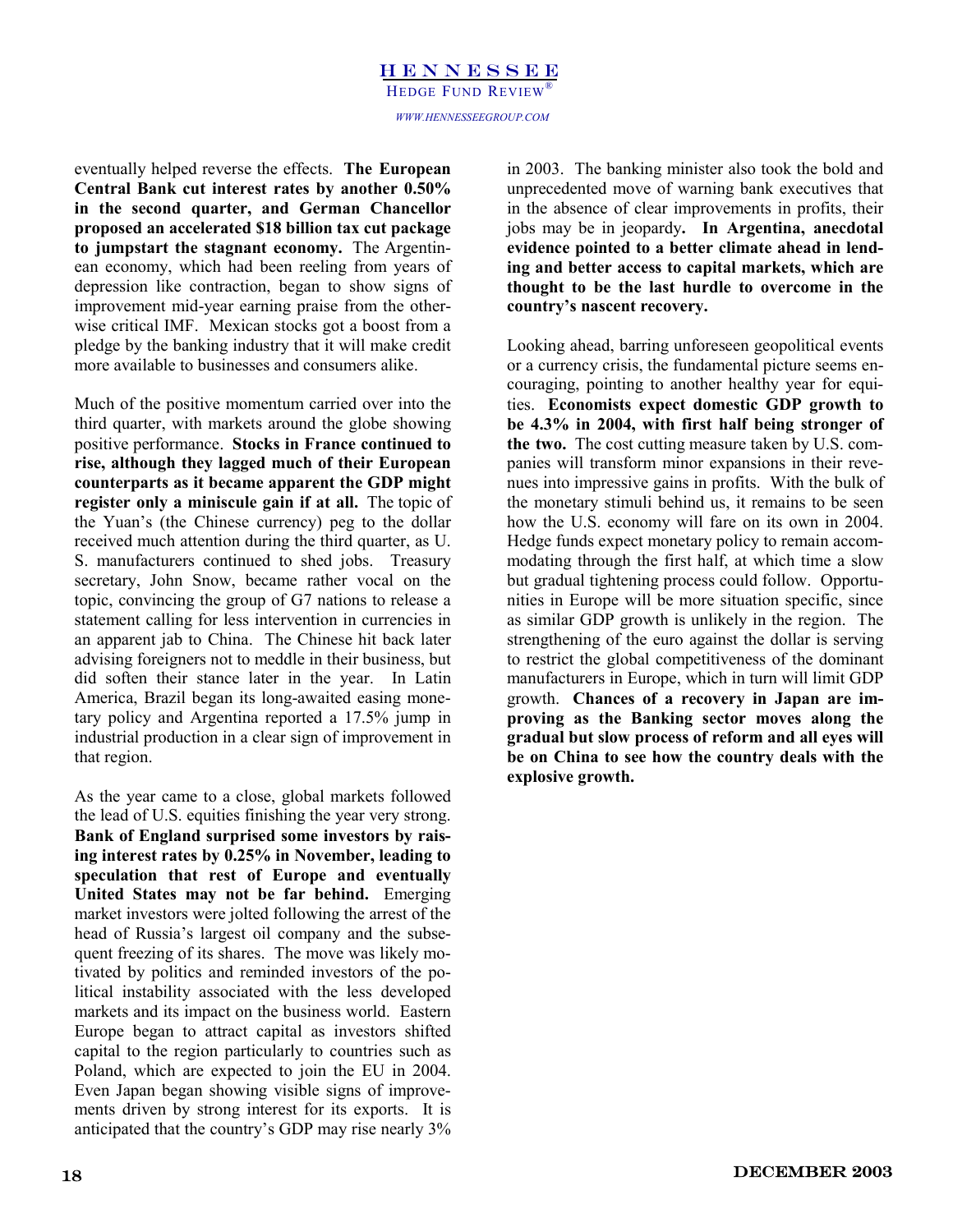*WWW.HENNESSEEGROUP.COM* 

# $\rm{HEDGE}$  HOG CORNER $\rm{^m}$ **in HENNESSEE**<br>**HEDGE HOG CORNER™** 8 sectors."<br>"We are short the overdone Australian dollar and <br>"We are short the overdone Australian dollar and

**The following are extracts from research related to hedge fund managers we monitor and do not necessarily represent the views of the Hennessee Hedge Fund Advisory Group:** 

**"**The incumbent administration will pull out all of the economic stops it can to get reelected. This means **monetary policy will remain loose and fiscal spending will stay strong**.**"** 

**"We believe the convertible market will be favorable in 2004** based on stable interest rates, low inflation, decent economic growth, and a fairly active issuance calendar**."** 

"**We see opportunities in small and mid-cap sectors** as the massive withdrawal of 'sell side' analysts have left these sectors under-researched**."** 

**"We are long the Euro as we see it appreciating towards the \$1.40 level."** 

**"We are long oil** as prices have been rising due to the weakening U.S. dollar and the fact that there is increased economic activity but **drilling for new reserves have not kept up with production."** 

**"**We are **long the Bund** and **short the U.S. 10 year note."** 

"**The economy has not strengthened to the point that the Fed is willing and/or able to raise rates**, and an increase now could undermine the nascent recovery."

"**We continue to believe that we are still in the midst of a long term secular bear market** and that substantial gains for the broader averages from these levels will be hard fought."

**"We are long Indonesian banks** as they have single digit earnings multiples and double digit dividend yields, as well as **Japanese banks** as reflation takes hold"

"We see **Chinese authorities trying to rebalance growth away from import** and back towards export sectors."

**overvalued Chinese Yuan."**

"We believe there is **a small probability for more than a 10% adjustment in the Chinese Yuan.** A widening of the bands to allow **a 3%-5% appreciation is more likely."** 

**"We are remaining long gold and silver**. Gold is a commodity, an alternative financial instrument, and a option for those looking to diversify away from the Dollar but not take on added Euro or Yen risk**."** 

**"We are short regional US banks and US homebuilders."** 

"**We are still short the U.S. dollar** as the negative real interest rates, which come as a result of the loose monetary policy, is not good for the U.S. dollar**."** 

"The **failure for Euroland to create a prosperous free trade zone** and the emergence of policies that are diluted to the lowest common denominator **creates many soft spots in European countries' economic development."** 

**"We are long the Brazilian real** due to its recent sideways trading vs. the US dollar at a time when other currencies were appreciating**."** 

**"**Going into 2004, **we are long industrials and communications** and **short consumer non-cyclical and utilities."** 

**"We are long semi-conductors and software companies** in the long run, but the key to the near term is **determining to what extent improving fundamentals are already factored into prices.**"

### DECEMBER 2003 19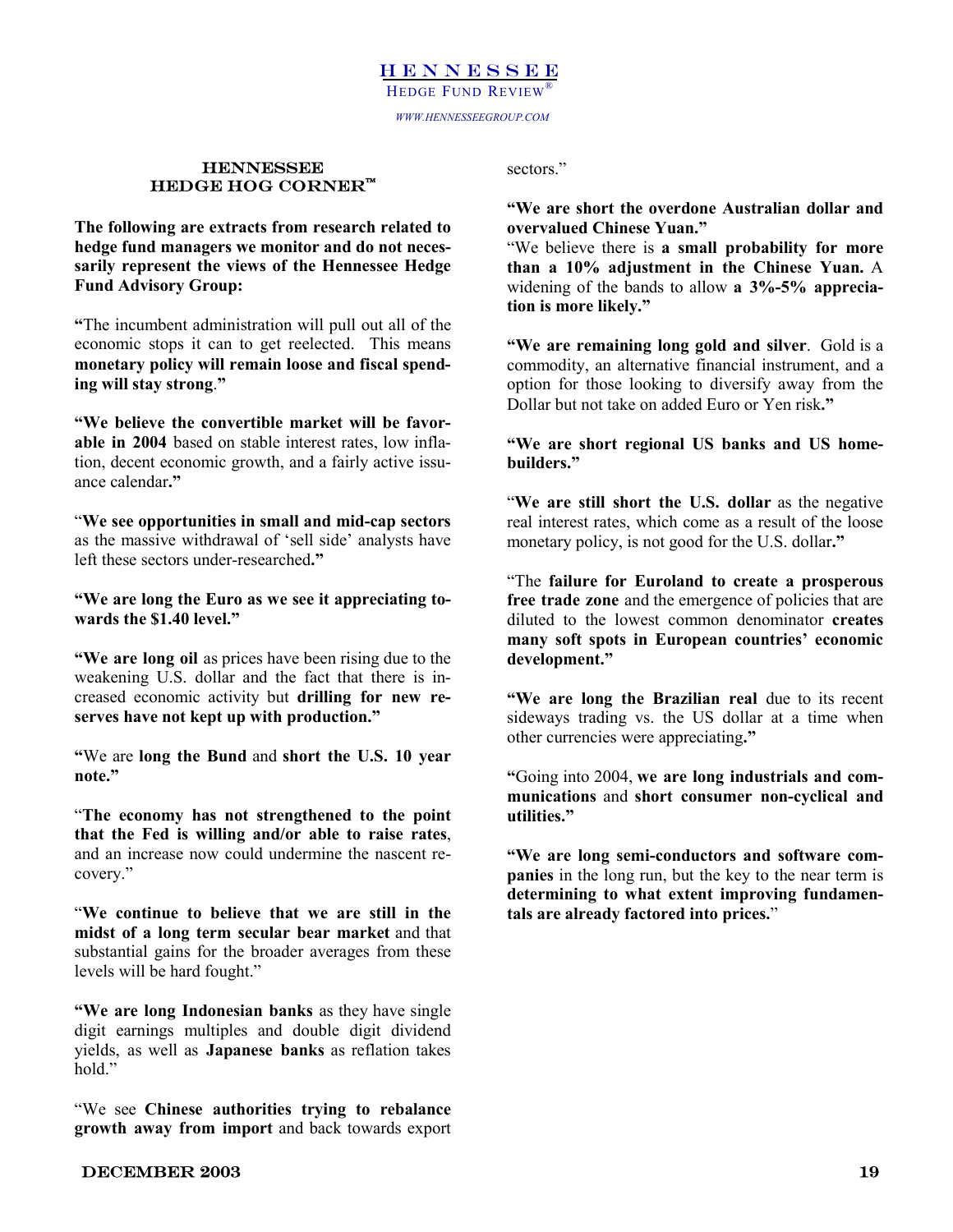### **HENNESSEE**

HEDGE FUND REVIEW®

*WWW.HENNESSEEGROUP.COM* 

|                                   | <b>HEDGE HOG CORNER</b><br><b>Dow Jones Technical Analysis</b><br>December 2003 |               |  |
|-----------------------------------|---------------------------------------------------------------------------------|---------------|--|
|                                   | Dow Jones Close $(1/8/04)$                                                      | 10,592        |  |
|                                   | <b>Short-term Trading Range</b>                                                 | 10,391-10,600 |  |
|                                   | Short-term Upper Resistance Level I                                             | 10,614        |  |
|                                   | Short-term Lower Support Level I                                                | 10,378        |  |
| L/T Upper Resistance Level II     | 11,092                                                                          |               |  |
| L/T Lower Support Level II        | 9,329                                                                           |               |  |
| Accumulation/Distribution         | Positive                                                                        |               |  |
| Momentum                          | Positive                                                                        |               |  |
| Money Flow                        |                                                                                 | Positive      |  |
| <b>Relative Strength</b>          |                                                                                 | Positive      |  |
| CBOE Volatility Index (VIX) Trend |                                                                                 | Upward        |  |
|                                   | Hennessee Ratio* (1/8/04)                                                       | 2.53          |  |
|                                   | Hennessee Ratio* (12/8/03)                                                      | 1.35          |  |
|                                   | Hennessee Ratio* (11/11/03)                                                     | 1.36          |  |
| Hennessee Ratio* (10/9/03)        |                                                                                 | 1.82          |  |
| Hennessee Ratio* (9/9/03)         |                                                                                 | 2.21          |  |
| Hennessee Ratio* (8/8/03)         |                                                                                 | 2.18          |  |
| Hennessee Ratio* (7/9/03)         |                                                                                 | 3.25          |  |
| Hennessee Ratio* $(6/9/03)$       |                                                                                 | 4.63          |  |
| Hennessee Ratio* (5/7/03)         |                                                                                 | 3.26          |  |
| Hennessee Ratio* $(4/9/03)$       |                                                                                 | 2.44          |  |
| Hennessee Ratio* (3/10/03)        |                                                                                 | 0.94          |  |
| Hennessee Ratio* (2/7/03)         |                                                                                 | 0.33          |  |
| Hennessee Ratio* $(1/8/03)$       |                                                                                 | 2.17          |  |
|                                   | Hennessee Ratio* (12/9/02)                                                      | 2.29          |  |
|                                   | Hennessee Ratio* $(11/7/02)$                                                    | 4.26          |  |
|                                   | Hennessee Ratio* $(10/10/02)$                                                   | 0.72          |  |
|                                   | Hennessee Ratio* (9/9/02)                                                       | 0.39          |  |
|                                   | Hennessee Ratio* (8/7/02)                                                       | 0.28          |  |

\*Ratio of Dow Jones close to technical maximum upside potential and technical maximum downside risk potential. A ratio above 1.0 expresses more relative risk in the market than reward. Hennessee proprietary analytics are no guarantee of future returns. ALL RIGHTS RESERVED.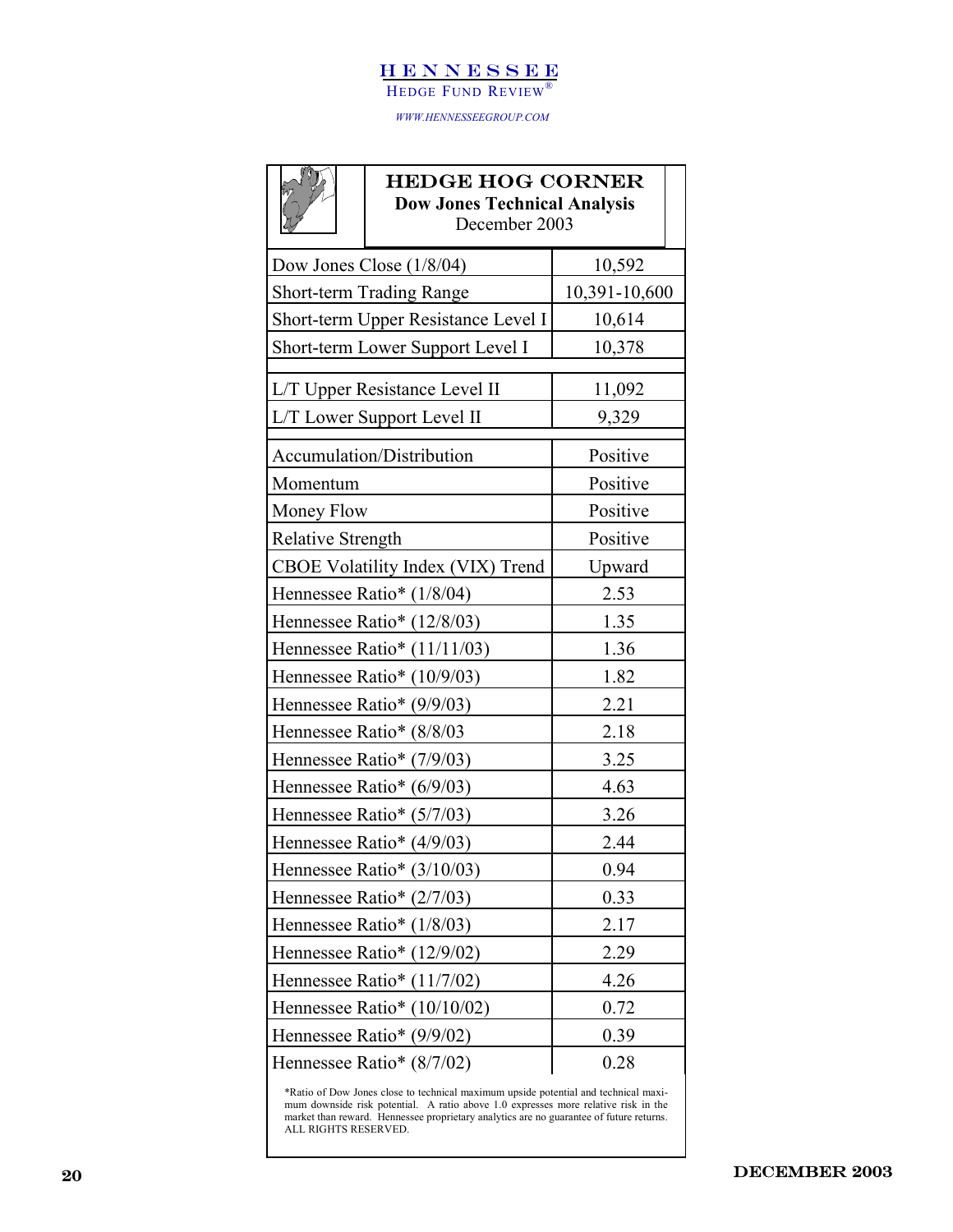



 *Sharpe Ratio = Annualized Return - Risk Free Rate of Return \* Annualized Standard Deviation*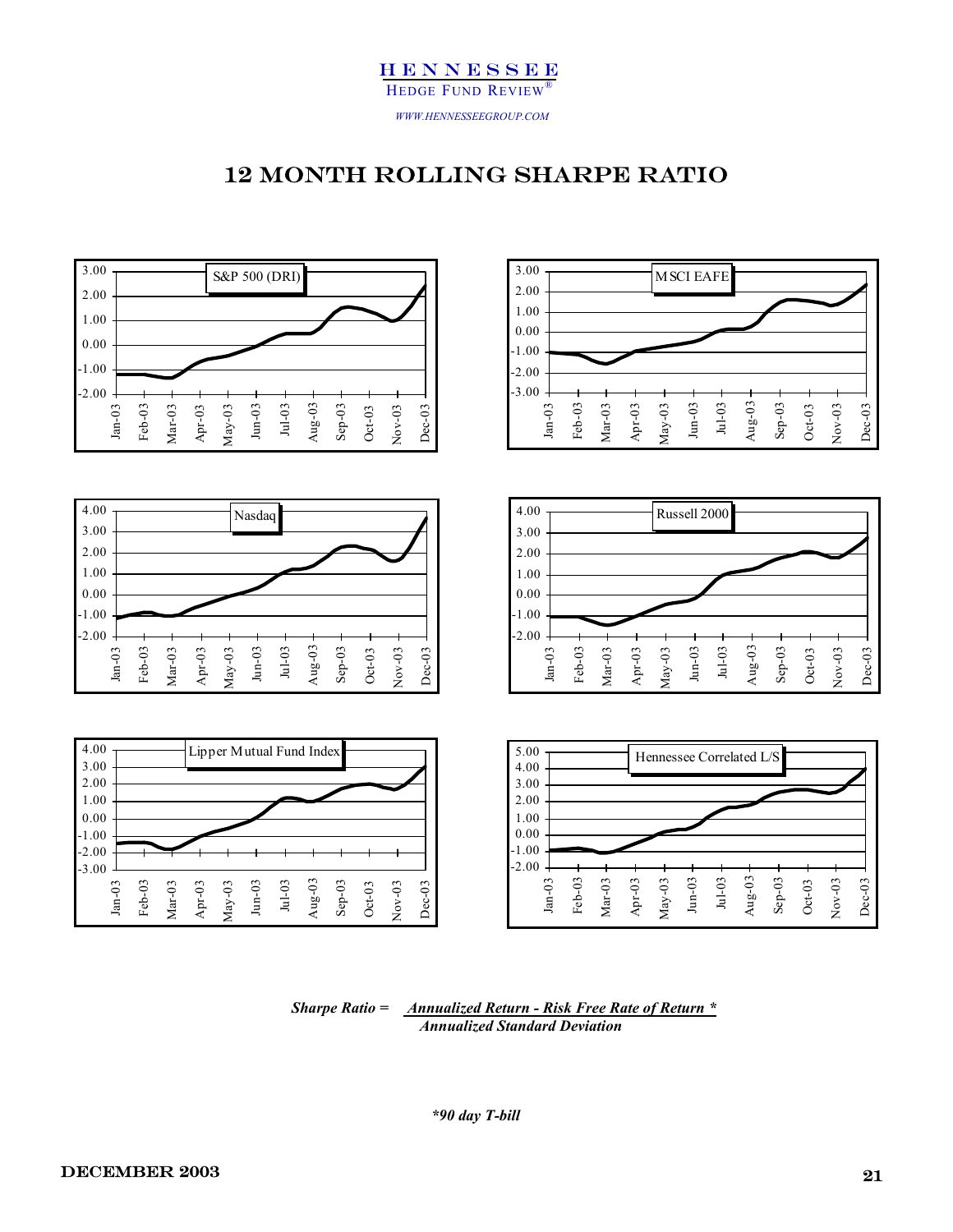



*Sharpe Ratio = Annualized Return - Risk Free Rate of Return \* Annualized Standard Deviation*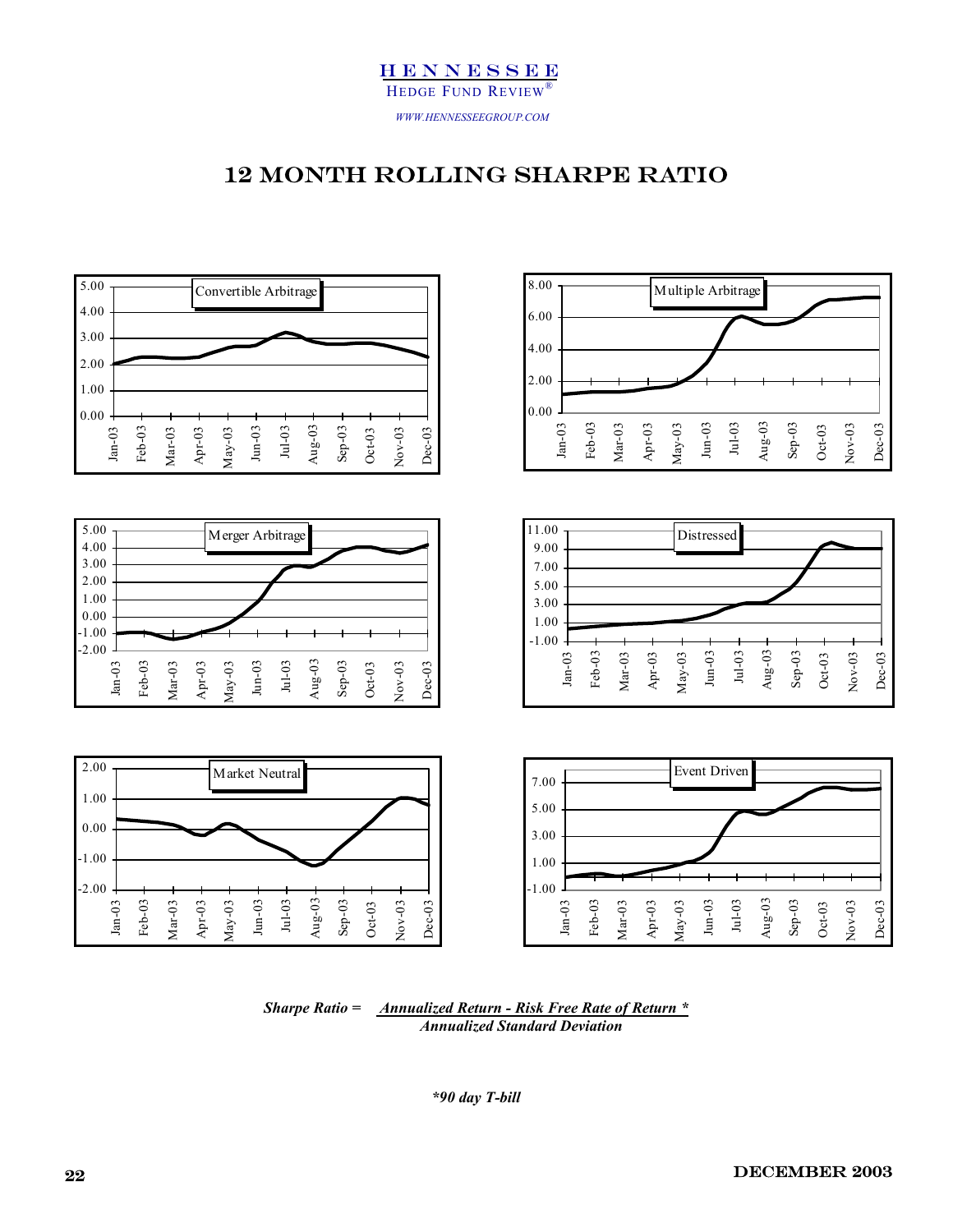



*Sharpe Ratio = Annualized Return - Risk Free Rate of Return \* Annualized Standard Deviation*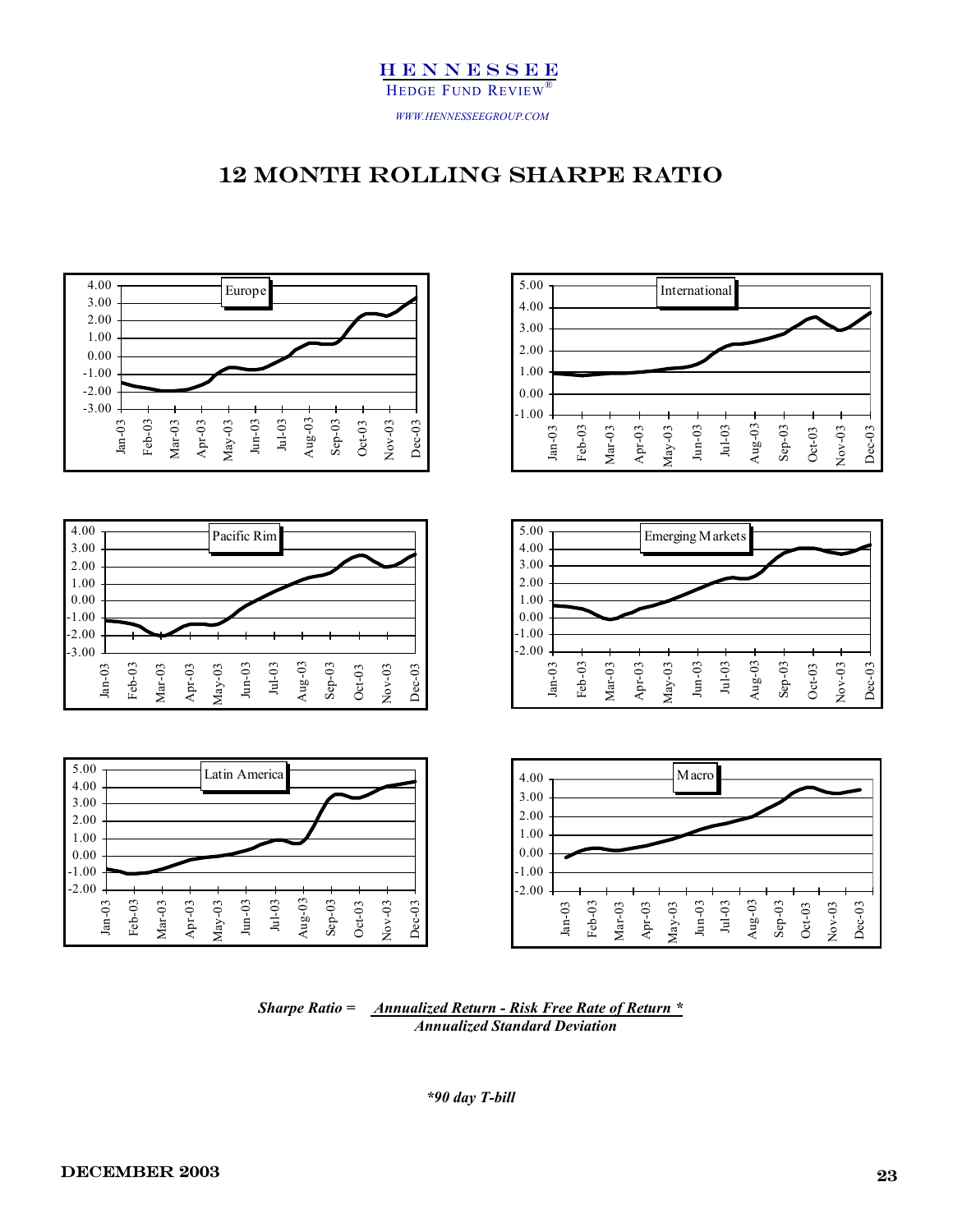



*Sharpe Ratio = Annualized Return - Risk Free Rate of Return \* Annualized Standard Deviation*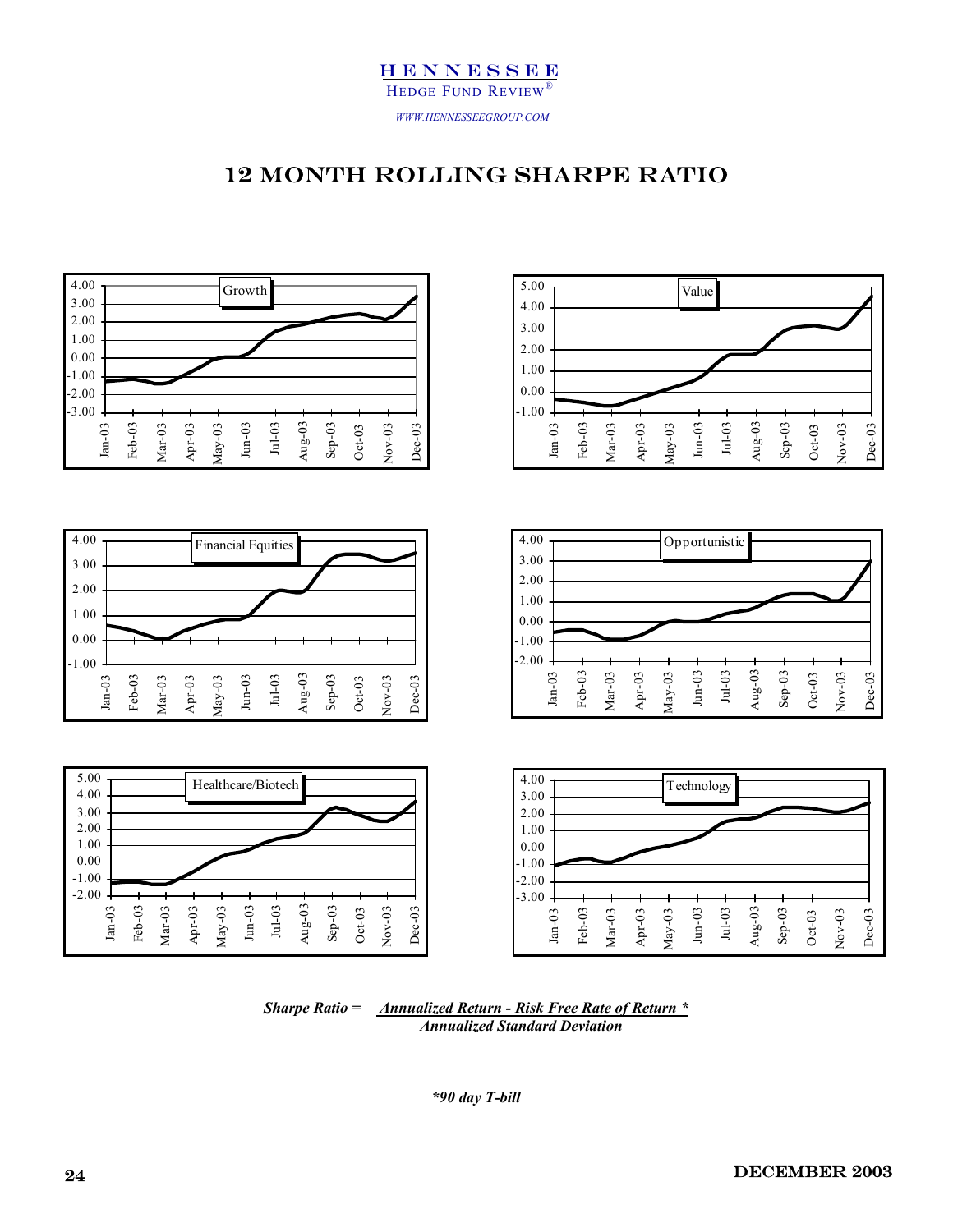# HEDGE FUND ADVISORY

# HENNESSEE HEDGE FUND RANKINGS  $\tilde{\vec{z}}^{\text{SSE GRO}}_{\vec{z}}$  HENNIESSEE HEDGE FUND RANKINGS  $^{\text{\textregistered}}_{\vec{z}}$ **EENNNEE**

WWW.HENNESSEEGROUP.COM HEDGE FUND REVIEW  $^\circ$ *WWW.HENNESSEEGROUP.COM*  HEDGE FUND REVIEW®

Г

HENNESSEE

| <b>MONTHLY</b><br>NET<br>2003 (Net) | YTD             | JAN                      | E                        | <b>MAR</b>               | <b>APRIL</b>    | MAY                               | JUNE                     | <b>JULY</b>                           | AUG                               | <b>SEPT</b>         | $\overline{C}$      | NOV             | DEC            |
|-------------------------------------|-----------------|--------------------------|--------------------------|--------------------------|-----------------|-----------------------------------|--------------------------|---------------------------------------|-----------------------------------|---------------------|---------------------|-----------------|----------------|
| CONVERTIBLE ARBITRAGE               | $\overline{19}$ | $\mathbf{c}$             | $\epsilon$               | $\circ$                  | $^{\circ}$      | $\overline{17}$                   | $\overline{c}$           | 20                                    | $\overline{c}$                    | $\Omega$            | S                   | $\overline{10}$ | $\sim$         |
| <b>DISTRESSED</b>                   | $\circ$         | $\epsilon$               | $\overline{\phantom{a}}$ | 4                        | ◦               | $\overline{2}$                    | 4                        | $\overline{ }$                        | $\Xi$                             | $\mathbf{\Omega}$   | $\sigma$            | $\circ$         | $\equiv$       |
| EMERGING MARKETS                    | $\overline{ }$  | $18\,$                   | $\bullet$                | 18                       | $\Omega$        | $\circ$                           | ${}^{\circ}$             |                                       | 5                                 | $\circ$             | $\subseteq$         | $\sim$          | $\epsilon$     |
| EUROPE                              | $\overline{16}$ | $\overline{21}$          | $\overline{c}$           | $\circ$                  | $\overline{c}$  | 4                                 | $\overline{15}$          | $\stackrel{\circ}{\scriptstyle\circ}$ | 4                                 | 22                  | ${}^{\circ}$        | $\omega$        | $\mathbf{r}$   |
| EVENT DRIVEN                        | $\equiv$        | 4                        | $\circ$                  | $\infty$                 | 12              | $\mathbf{r}$                      | $\sigma$                 | $\overline{c}$                        | S                                 | $\vec{a}$           | $\overline{c}$      | $\circ$         | ∼              |
| FINANCIAL EQUITIES                  | $\mathbf{C}$    | $\overline{c}$           | 22                       | $\overline{ }$           | $\mathbf{\sim}$ | 3                                 | $\overline{c}$           | $\mathbf{\sim}$                       | $\overline{ }$                    | $\circ$             | $\mathbf{\Omega}$   | 4               | $\Xi$          |
| FIXED INCOME                        | $\overline{z}$  | $\overline{ }$           | $\infty$                 | $\overline{1}$           | $\circ$         | ∞                                 | $\overline{c}$           | ๑                                     | $^{\infty}$                       | $\overline{\Omega}$ | 22                  | $\overline{c}$  | $\overline{1}$ |
| <b>GROWTH INDEX</b>                 | $\overline{10}$ | $\overline{17}$          | $\overline{19}$          | 13                       | $\overline{10}$ | 4                                 | $\Xi$                    | n                                     | $\circ$                           | $\overline{19}$     | $\overline{ }$      | $\overline{ }$  | $\frac{6}{1}$  |
| HEALTHCARE AND BIOTECH              | $\epsilon$      | 13                       | $\overline{17}$          | $\sim$                   | $\circ$         | $\sim$                            | $\mathbf{C}$             |                                       | $\circ$                           | S                   | $\overline{19}$     | $\bar{4}$       | $\circ$        |
| HIGH YIELD                          | 13              | $\overline{\phantom{0}}$ | $\sim$                   | $\mathfrak{c}$           | 4               | $\mathsf{D}% _{\mathsf{C}}^{(n)}$ | $\mathfrak{c}$           | ಸ                                     | $\mathsf{D}% _{\mathsf{C}}^{(n)}$ | 12                  | 17                  | $\overline{15}$ | Ξ,             |
| INTERNATIONAL                       | ٥               | 22                       | $\overline{10}$          | $\overline{c}$           | $\infty$        | $\overline{ }$                    | $\overline{ }$           | ۰                                     | ${}^{\circ}$                      | ${}^{\circ}$        | $\circ$             | 17              | 5              |
| LATIN AMERICA                       |                 | $\overline{19}$          | 23                       | $\overline{\phantom{0}}$ |                 | $\Xi$                             | 5                        | $\vec{a}$                             | $\sim$                            |                     |                     |                 |                |
| MACRO                               | 12              | 5                        |                          | 22                       | $\frac{6}{2}$   | 5                                 | $\overline{1}$           | 22                                    | $\mathfrak{g}$                    | 3                   | $\overline{c}$      | 22              | 4              |
| <b>MARKET NEUTRAL</b>               | 22              | 15                       | 13                       | $\overline{16}$          | 22              | ಸ                                 | $\overline{c}$           | 18                                    | $\Omega$                          | $\frac{6}{2}$       | 18                  | $\Xi$           | 20             |
| MERGER ARBITRAGE                    | 18              | 12                       | Ξ                        | 17                       | 15              | $\widetilde{\phantom{a}}$         | $\overline{4}$           | 13                                    | $\tilde{=}$                       | $\Xi$               | $\frac{6}{2}$       | $\frac{8}{1}$   | 17             |
| MULTIPLE ARBITRAGE                  | $\overline{17}$ | $\circ$                  | 4                        | $\overline{10}$          | 17              | $\Omega$                          | $\overline{17}$          | 15                                    | $\overline{17}$                   | $\overline{ }$      | $\overline{4}$      | $\Box$          | $\frac{8}{2}$  |
| OPPORTUNISTIC                       | 15              | $\overline{1}$           | $\overline{c}$           | 21                       | $\overline{1}$  | ${}^{\circ}$                      | 13                       | $\overline{10}$                       | $\Box$                            | 18                  | 13                  | 5               | 12             |
| PACIFIC RIM                         | 5               | $\frac{6}{1}$            | 15                       | 23                       | $\Xi$           | $\Box$                            | $\overline{\phantom{0}}$ | $\mathfrak{c}$                        |                                   | 4                   | $\epsilon$          | 23              | $\sim$         |
| REGULATION-D                        | $\Omega$        | $\infty$                 | 5                        | $\equiv$                 | $\overline{z}$  | 22                                | $18\,$                   | n                                     | $\overline{c}$                    | $\equiv$            | $\overline{\Omega}$ | $\widetilde{=}$ | $^{\circ}$     |
| <b>SHORT BIASED</b>                 | 23              | 23                       | $\overline{16}$          | 15                       | 23              | 23                                | 23                       | 23                                    | 23                                | $\Omega$            | 23                  | $\overline{21}$ | 23             |
| <b>TECHNOLOGY</b>                   | $\overline{4}$  | $\Xi$                    | $\overline{1}$           | $\overline{12}$          | $\mathfrak{c}$  | ω,                                | $\overline{16}$          | ${}^{\circ}$                          | $\overline{10}$                   | 23                  | 4                   | $^{\circ}$      | 22             |
| TELECOM AND MEDIA                   | 4               | $\sigma$                 | $\overline{21}$          | $\overline{1}$           | $\mathfrak{g}$  |                                   | 10                       | 4                                     | $\vec{a}$                         | 15                  | 5                   | $\sim$          | 15             |
| VALUE                               | $\infty$        | $\overline{10}$          | $18\,$                   | $\sim$                   | $\overline{r}$  | $\circ$                           | $\bullet$                | $\circ$                               | $\overline{2}$                    | $\overline{17}$     | $\Box$              | $\epsilon$      | $\circ$        |

25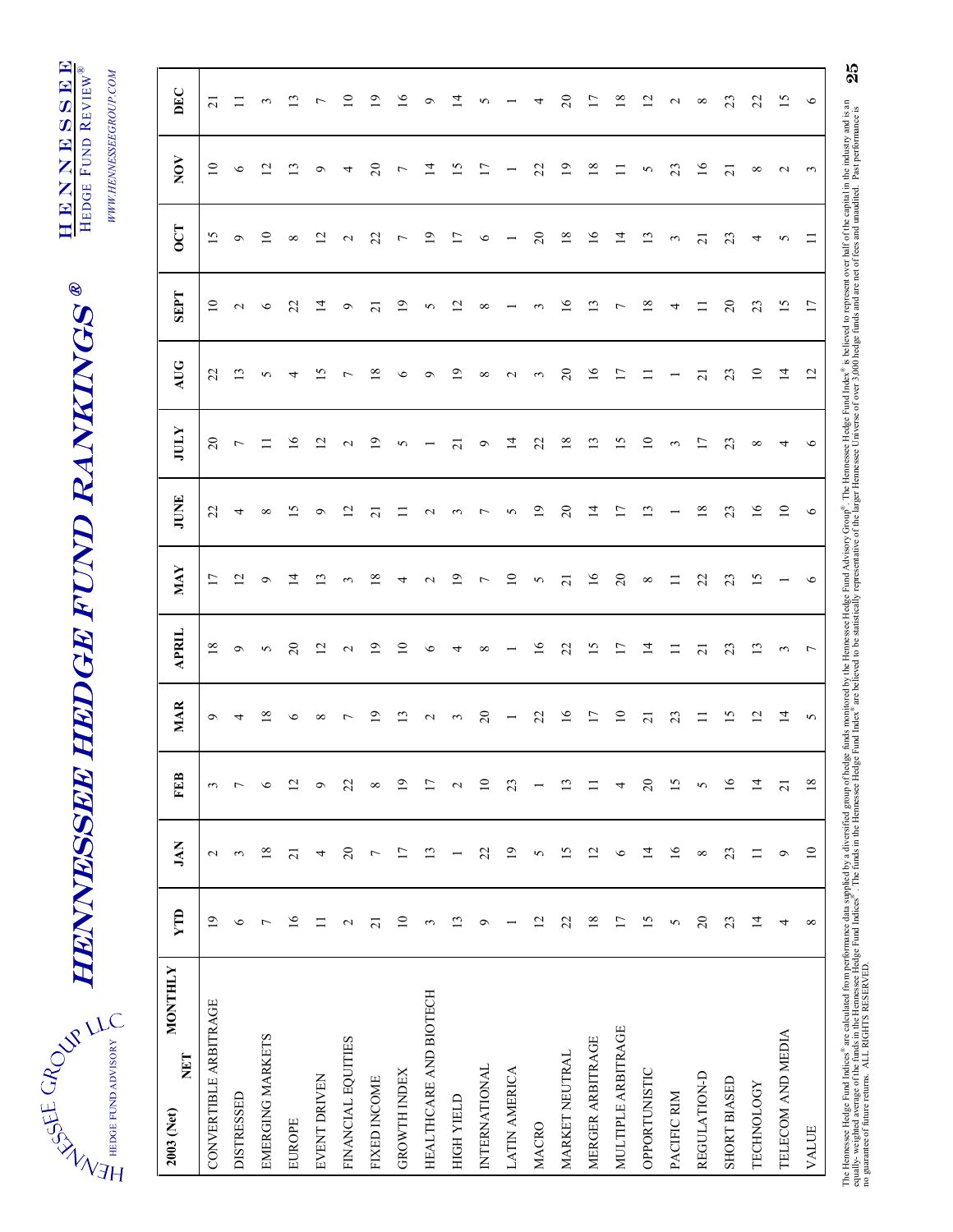| HEDGE FUND ADVISORY |
|---------------------|
|                     |
|                     |
|                     |

# **HENNESSEE HEDGE FUND INDICES®** HENNESSEE HEDGE FUND INDICES ®

HENNESSE HENNESSEE HEDGE FUND  $\texttt{REVIEW}^{\circledR}$ HEDGE FUND REVIEW®

*WWW.HENNESSEEGROUP.COM* 

WWW.HENNESSEEGROUP.COM

| $-0.26%$<br>1.83%<br>1.43%<br>0.59%<br>0.50%<br>0.47%<br>1.58%<br>0.73%<br>0.67%<br>1.01%<br>0.86%<br>$-0.36%$<br>0.89%<br>3.80%<br>2.59%<br>3.03%<br>5.81%<br>3.43%<br>1.07%<br>2.87%<br>1.69%<br>1.19%<br>$-0.41%$<br>$-0.32%$<br>0.03%<br>2.19%<br>1.02%<br>1.57%<br>0.95%<br>1.33%<br>1.37%<br>2.59%<br>1.33%<br>$-0.78%$<br>$1.30\%$<br>2.70%<br>2.80%<br>2.60%<br>1.87%<br>2.27%<br>0.82%<br>2.30%<br>0.19%<br>0.09%<br>$-0.44%$<br>$-0.78%$<br>$-0.65%$<br>0.68%<br>2.43%<br>4.96%<br>0.95%<br>0.73%<br>0.38%<br>3.17%<br>1.41%<br>$-0.59%$<br>$-0.26%$<br>0.93%<br>1.50%<br>1.61%<br>3.02%<br>2.66%<br>2.13%<br>2.32%<br>2.04%<br>1.94%<br>1.37%<br>5.69%<br>7.93%<br>1.27%<br>3.86%<br>2.78%<br>3.54%<br>2.57%<br>2.64%<br>6.18%<br>1.39%<br>3.48%<br>4.19%<br>0.63%<br>8.32%<br>0.83%<br>2.72%<br>3.97%<br>4.56%<br>3.46%<br>2.47%<br>1.36%<br>$-0.62%$<br>$-0.36%$<br>$-0.44%$<br>0.88%<br>0.60%<br>0.30%<br>1.57%<br>1.18%<br>1.04%<br>0.83%<br>0.55% |
|-------------------------------------------------------------------------------------------------------------------------------------------------------------------------------------------------------------------------------------------------------------------------------------------------------------------------------------------------------------------------------------------------------------------------------------------------------------------------------------------------------------------------------------------------------------------------------------------------------------------------------------------------------------------------------------------------------------------------------------------------------------------------------------------------------------------------------------------------------------------------------------------------------------------------------------------------------------------|
|                                                                                                                                                                                                                                                                                                                                                                                                                                                                                                                                                                                                                                                                                                                                                                                                                                                                                                                                                                   |
|                                                                                                                                                                                                                                                                                                                                                                                                                                                                                                                                                                                                                                                                                                                                                                                                                                                                                                                                                                   |
|                                                                                                                                                                                                                                                                                                                                                                                                                                                                                                                                                                                                                                                                                                                                                                                                                                                                                                                                                                   |
|                                                                                                                                                                                                                                                                                                                                                                                                                                                                                                                                                                                                                                                                                                                                                                                                                                                                                                                                                                   |
|                                                                                                                                                                                                                                                                                                                                                                                                                                                                                                                                                                                                                                                                                                                                                                                                                                                                                                                                                                   |
| $-0.92%$<br>$-0.83%$<br>0.48%<br>1.12%<br>0.22%                                                                                                                                                                                                                                                                                                                                                                                                                                                                                                                                                                                                                                                                                                                                                                                                                                                                                                                   |
| $-0.14%$<br>$-0.41%$<br>0.41%<br>2.99%<br>38%<br>52%                                                                                                                                                                                                                                                                                                                                                                                                                                                                                                                                                                                                                                                                                                                                                                                                                                                                                                              |
| 25%<br>$0\%$<br>13<br>3<br>$\bullet$                                                                                                                                                                                                                                                                                                                                                                                                                                                                                                                                                                                                                                                                                                                                                                                                                                                                                                                              |
| 18.44%<br>22.70%                                                                                                                                                                                                                                                                                                                                                                                                                                                                                                                                                                                                                                                                                                                                                                                                                                                                                                                                                  |
|                                                                                                                                                                                                                                                                                                                                                                                                                                                                                                                                                                                                                                                                                                                                                                                                                                                                                                                                                                   |